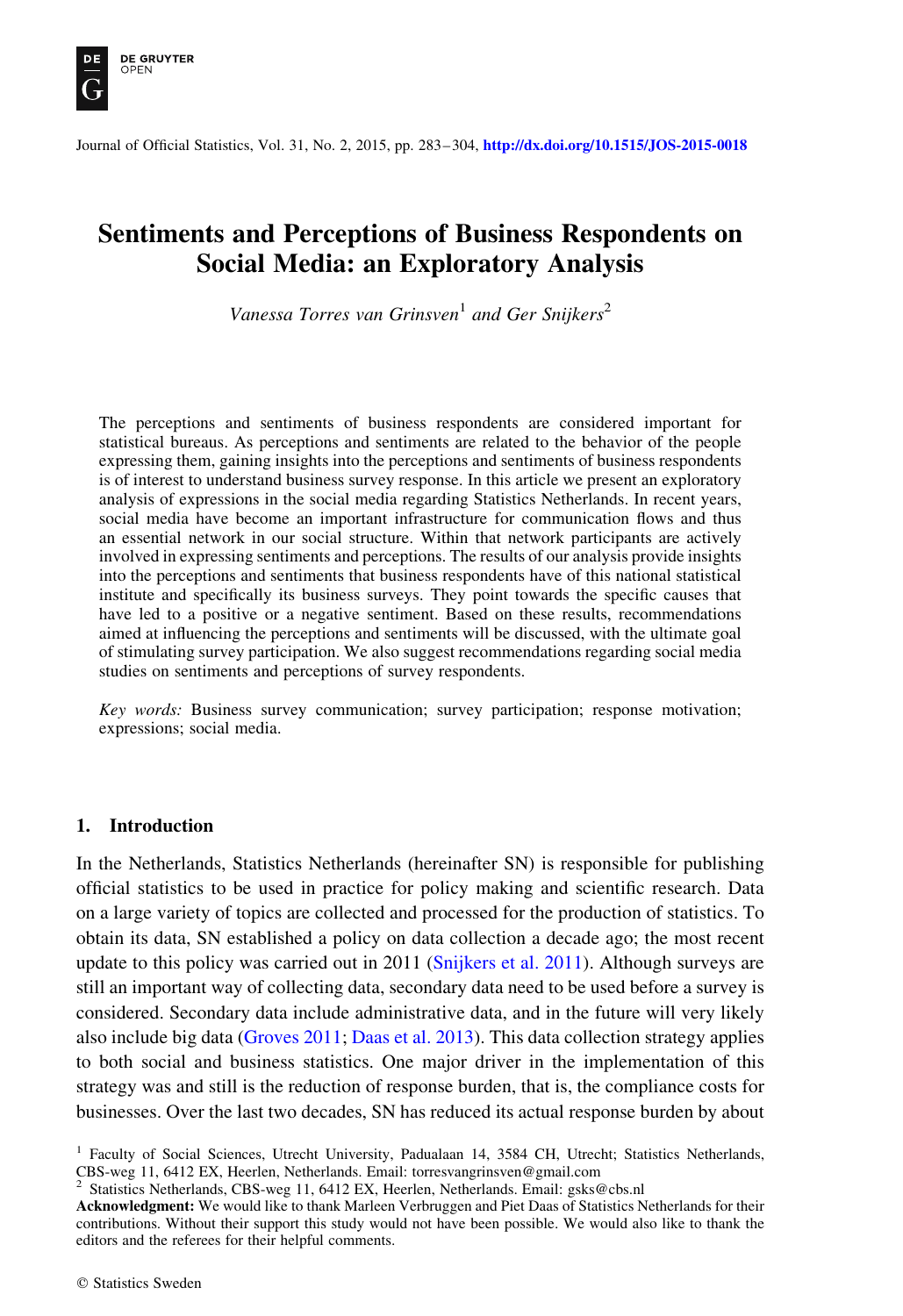70 percent (Snijkers 2008). In addition to its responsibility for official national statistics, SN also has the task of producing European (community) statistics.

Some of the official business surveys request financial data, like the annual Structural Business Survey (SBS), but others request other kinds of data, for example, movements (the Traffic and Transport Surveys), ICT use within a company (the ICT survey), and international trade (International Trade Survey). Some businesses are sampled for multiple surveys, and for recurring surveys they receive a questionnaire for a number of waves, because of their importance for the statistics. On a yearly basis, about a million questionnaires are sent to businesses.

We know that some businesses are not fond of these surveys, but most of them comply. An important reason for compliance is the fact that most of these surveys are mandatory (Torres van Grinsven et al. 2014; Snijkers et al. 2013). In the Netherlands, sentiments about official business surveys sent out by SN have been expressed in traditional media, for instance in newspapers, and in publications by business organizations, among others. For example, in a 2006 publication of the Dutch Employers' Union in the provinces of Brabant and Zeeland (Brabants Zeeuwse Werkgeversvereniging) it is stated for example that for surveys "the costs outweigh the added value" (van Vroenhoven 2006, 23). Some businesses express their views on surveys by sending letters and e-mails to Statistics Netherlands, or contacting its help desk by phone. In the past, politicians have also expressed their sentiments on official business surveys.

Research on the sentiments of business respondents towards official business surveys is not new. At SN, Customer Satisfaction Surveys of respondents have been conducted to study these views (for an analysis of these data, see, Giesen 2012). An overview of (data on) these sentiments that concern the official business surveys conducted by Statistics Netherlands has been presented by Snijkers et al. (2007). These studies will be discussed in the concluding section of the present article.

Collecting and analyzing these sentiments has been cumbersome because the data needed to be collected from various sources. The gathering of the appropriate data that measured these sentiments was not self-evident for any of these sources. However, with the expanding usage of social media, data on perceptions and sentiments have become more readily available. Recent research estimates that around 60 percent of the Dutch population actively posts messages on social media (Daas and Puts 2014). The huge amount of Dutch messages (Coosto 2014) may thus be an interesting data source for the analysis of perceptions and sentiments of business survey respondents in the Netherlands, and might be an appropriate replacement for the data formerly used.

In this article we present the results of an analysis of expressions in social media by business respondents about SN, its business surveys and questionnaires. This analysis can be characterized as exploratory, as it is not used to test hypotheses, but to explore how many expressions have been posted on social media and the content of these messages. For this study, all available data (expressions in social media) within a specific period of time have been used, as we will discuss in Subsection 2.1. As such, this study can be characterized as an analysis of "organic" data, as opposed to "designed" data created by survey research (Groves 2011). Researching perceptions and sentiments through a survey, for example, is inherently different from the analysis we have done on social media data. The expressions in social media data can be genuinely defined as "texts": they are "words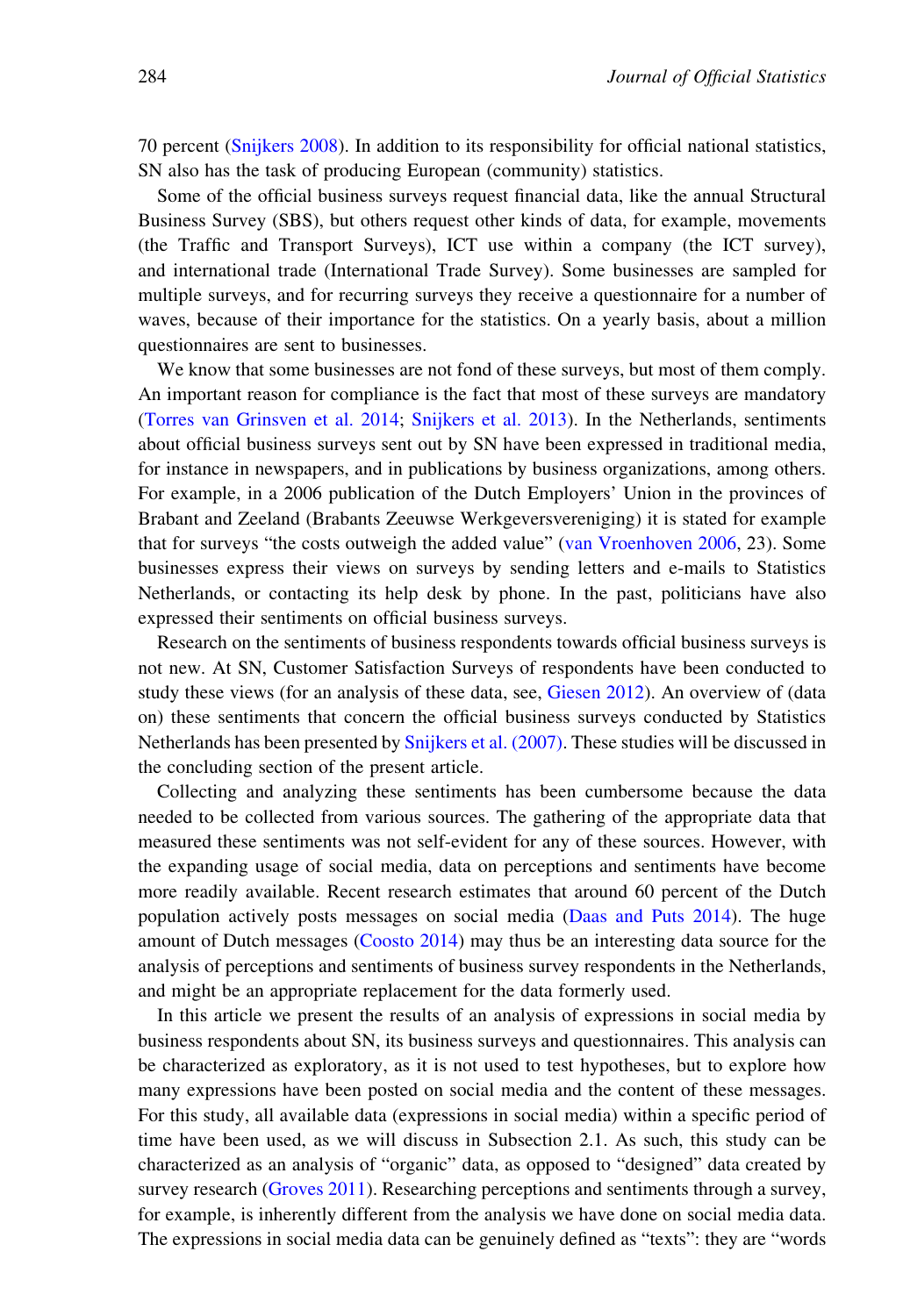and images that have become recorded without the intervention of a researcher" (Silverman 2000, 825). In a survey or an interview, the researchers' preconceptions always strongly influence the categories of topics that are revealed. When the data analyzed are "texts" as defined by Silverman, it is much more likely that original participants' categories will be discovered.

This analysis indicates sentiments and perceptions respondents have of SN, or, in another words, meanings these respondents attribute to SN and its actions. In addition, it also provides insights into sources that cause these perceptions and sentiments. Analyzing these expressions in depth unveils both major irritations and positive attitudes, and this knowledge can in turn be used to improve the design of communication strategies and surveys in such a way that the perception businesses and business respondents have of a national statistical institute (hereinafter NSI) will be influenced in a positive way.

The sentiments and perceptions of business respondents are relevant to business surveys because it is proposed that these are related to survey participation, as well as the respondent's behavior when completing a questionnaire, via perceived response burden and the motivation to respond (as is discussed by Giesen 2012; Torres van Grinsven et al. 2014; Snijkers and Jones 2013; Willimack and Snijkers 2013; Haraldsen et al. 2013). Consequently, this affects the quality of the resulting survey data (see e.g., Wenemark et al. 2011; Haraldsen 2013) as well as the cost efficiency of survey data collection (Snijkers and Jones 2013). Blumer (1973) noted that human behavior results from a vast interpretive process in which people, both individually and collectively, guide themselves by defining and evaluating the objects, events and situations they encounter. This is another way of saying that business survey response behavior is affected by business respondents' interpretation of the NSI and the survey request – or the perception they have of the NSI and the survey request. Social media are used more and more to express these perceptions and sentiments. The internet and social media have developed into a new, vast communicative infrastructure and cultural forum (Jensen and Helles 2011), in which social actors as communicators become sources of information themselves (Jensen 2012) and are actively involved in expressing perceptions and images. Moreover, business survey respondents may be active on social media, which makes social media an interesting data source to explore when researching the perceptions and sentiments of business survey respondents, especially if one is interested in a better understanding of these respondents' behavior.

This study has two explorative research questions. The first question is: what can we find in the social media, and is the study of messages on social media useful for SN in understanding business respondents' views on SN and its surveys? Second, we aim at gaining insights into the content of these expressions: the perceptions or images they reflect, the sentiments expressed, and the causes for both positive and negative sentiments.

That is, first, we explored social media as a new kind of data source to find out if researching social media messages can lead to useful results; and second, we explored these expressions on social media to find out what sentiments and perceptions they reflect, and what the causes of these sentiments and perceptions are.

Based on the first research question, the following research objectives are discussed in this article: what is the number of expressions about SN and its surveys and questionnaires on social media and on web fora? Are there fluctuations in these numbers over time?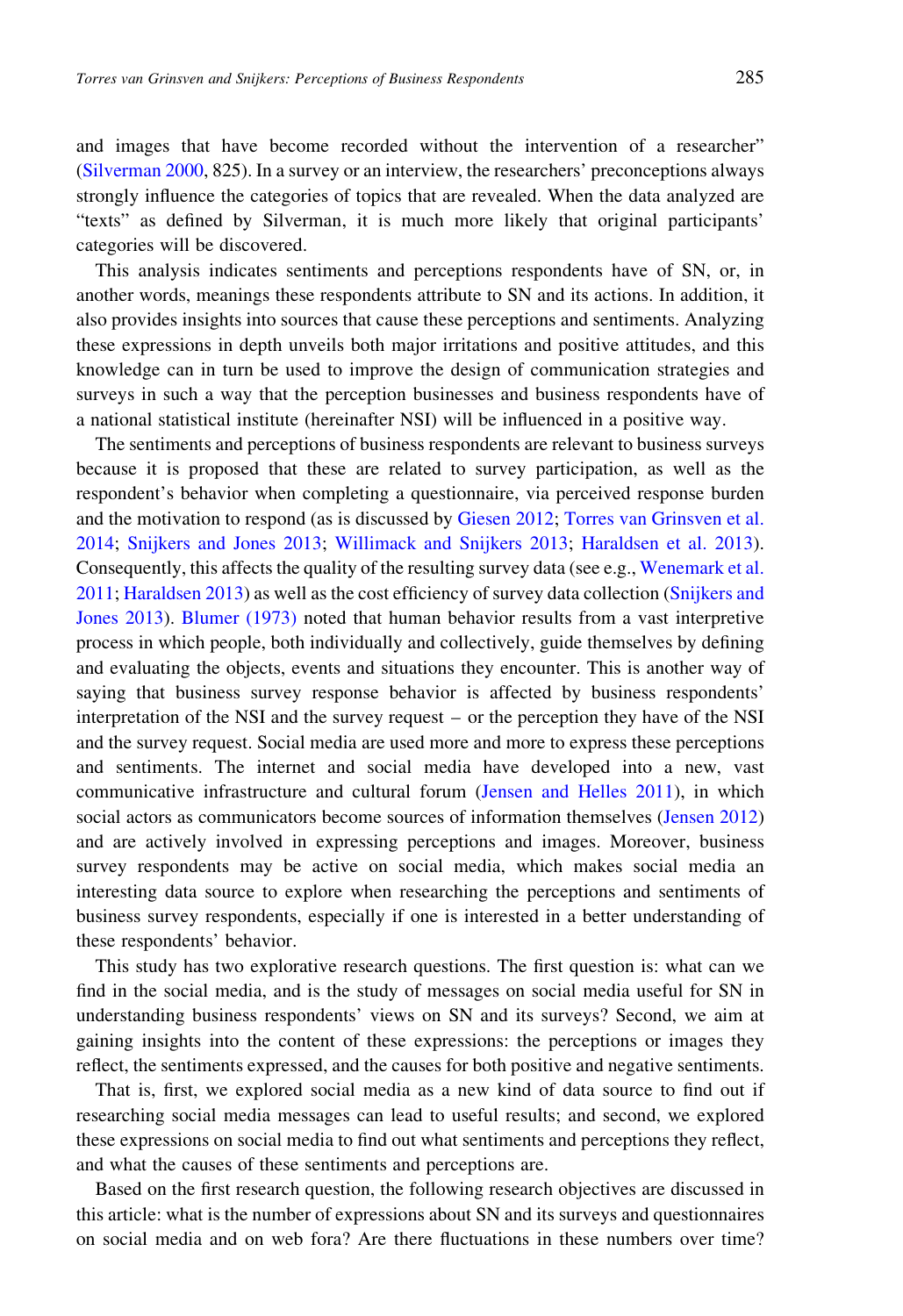The aim here is to see whether there is any connection with the dispatching of questionnaires or other events. The second research question led to the following research objectives: what are the sentiments, are they negative or positive in nature? Which perceptions (ideas or images) do business respondents have of SN, its surveys and questionnaires as shown in these expressions? What aspects of the survey do these expressions relate to, and which aspects do people complain or write positively about?

## 2. Data and Method

# 2.1. Data

The data source used for this study is a database named Coosto, a social media monitor operating in the Netherlands. In this database, virtually all public posts in the Dutch language on Dutch social media, web fora and weblogs have been structurally collected and stored since January 2009 (Coosto 2014). Since August 2010 this has included all posts on Twitter, so-called "tweets". Currently, this database contains more than a billion entries, and each day about 3.2 million entries are added. At the time of data extraction (August 2012), more than 390,000 different social media channels were used, among which the most important were Twitter, Facebook, Hyves, and  $Google+$ . Studies of the content of Dutch Twitter messages – the dominant social medium in the Netherlands – revealed that nearly 50 percent of the messages were composed of "pointless babble" (Daas et al. 2012). This makes the main problem in social media research discriminating the informative from the noninformative messages. The large share of the noninformative "babble" messages negatively affects the use of the more serious informative messages (Daas et al. 2013).

We addressed this problem by devising a restrictive search in the Coosto database, which resulted in a selection of posts to be analyzed. The selection was based on posts for the period January 2009–August 2012. Keywords for the search included a combination of different denotations of the NSI, and a set of survey-related keywords, like "survey", "questionnaire", "letter", "response", "fine", "obligation", "mandatory", "administrative burden", the name of major surveys, and so on. The resulting data set, however, still included a lot of "noise" and irrelevant records (see, Daas and Puts 2014, 26). We then restricted the posts to those strictly relevant to business respondents and business surveys. Double entries that resulted from the overlapping original sets of queries were taken care of. Entries from large news sites and Twitter and Facebook news accounts were left out, as our interest was on more personal sentiments and dialogues, stemming from business respondents themselves. The few posts or tweets by SN or the Dutch Ministry of Economic affairs were left out as well. Posts that clearly referred to household surveys (114 posts) and posts that did not clearly speak about business surveys (50 posts) were left out as well, as we were only interested in sentiments and perceptions of business respondents towards business surveys in particular. This resulted in 477 posts that were clearly about business surveys and written by business respondents; these posts were analyzed in this study. These procedures can be characterized as the selection of posts based on the relevance to our research objectives. The resulting data set of 477 posts can be defined as the population of public posts with regard to our research questions for the period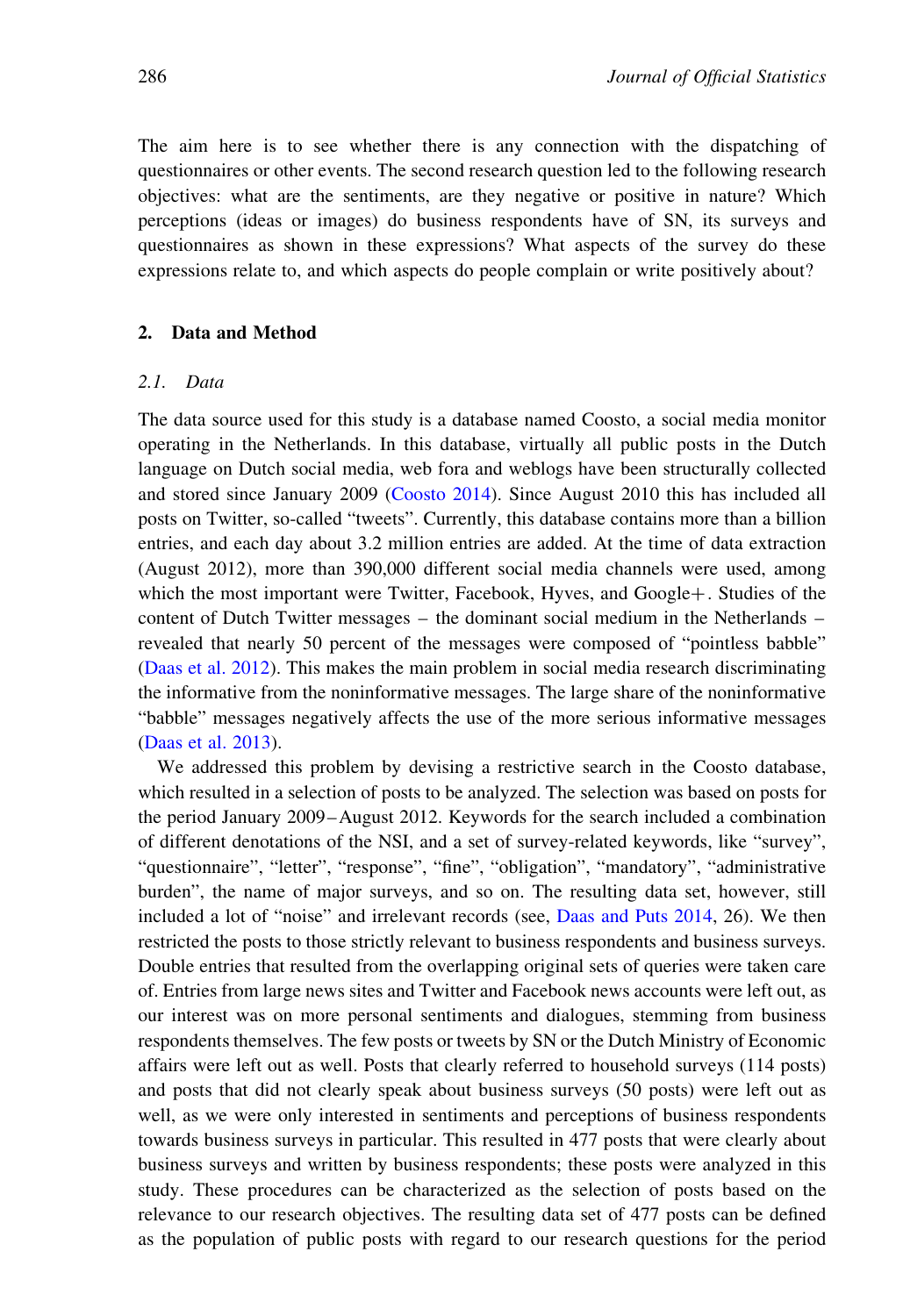January 2009–August 2012; furthermore, in our study no sample was drawn from this population and instead we analyzed the whole population.

#### 2.2. Methods of Analysis

The selected posts were analyzed using a sequential two-step mixed-method design. First, a word count or "lexical analysis" was carried out, followed by a qualitative thematic analysis.

In a lexical analysis (also called "word counts" or "concordance analyses") a word list is created which can be seen as concentrated or distilled data (Tesch 1990, 138–139). This enables the exploration and objective identification of central themes in large bodies of text. The words from the word list are therefore clustered into meaningful categories of words with shared semantic fields in a process analogous to the development of a coding scheme for the interpretative qualitative analysis of text. Interpretive researcher input is thus required to a certain extent in certain steps of the analysis, as the "lemmas" or categories in the classification of words with a similar meaning are constructed by the researcher. Nevertheless, using this technique makes the analysis more inductive than a purely qualitative analysis, as the researchers construct the categories after the identification of the word and production of the word list.

Lexical analysis is based on an innovative approach to using software originally designed for "corpus linguistics analysis" (CL) (e.g., Adolphs et al. 2004; Seale et al. 2006). Corpus linguistics is the analysis of large collections of stored, naturally occurring texts, and is typically used to examine discourses, that is, to examine texts as the representation of a certain world view or perception. This type of analysis has been used as an effective approach for quantitative analyses of large volumes of texts in the traditional media (Tesch 1990; Leech 1992; Gabrielatos and Baker 2008), as well as postings on social media like Twitter and web fora (e.g., Seale et al. 2006). Lexical analysis has also been proposed as a suitable method for analyzing qualitative textual data (e.g., Ryan and Weisner 1996; Jehn and Doucet 1996, 1997), as it is more inductive than conventional qualitative approaches. It seems, however, to be especially suited to the conjoint qualitative (thematic) and quantitative analysis of large bodies of texts (e.g., Seale et al. 2006; Gabrielatos and Baker 2008).

One key concept in lexical analysis is the notion of collocates. Collocates are two or more words that regularly co-occur. In this study we focus on the collocates of the NSI, which we define as all words appearing in the selected posts (as all selected and analyzed posts contain a reference to the NSI). All the words examined and the resulting word lists are thus collocates of the NSI. Many of those are an evaluative expression. In the context of lexical analysis, the examination of collocates can not only provide a "semantic analysis of a word" (Sinclair 1991, 1156-116) but also contributes to revealing its attributed meaning (e.g., Nattinger and DeCarrico 1992).

An analysis of collocates reveals the attitude or perception expressed (Gabrielatos and Baker 2008), in this case about the NSI. These attitudes and perceptions are subjective in nature. The aspect of subjectivity is taken into account in lexical analysis by making clear that the frequent use of particular collocates may result in particular meaning attributes being associated with the NSI that may be subjective and are not necessarily elements of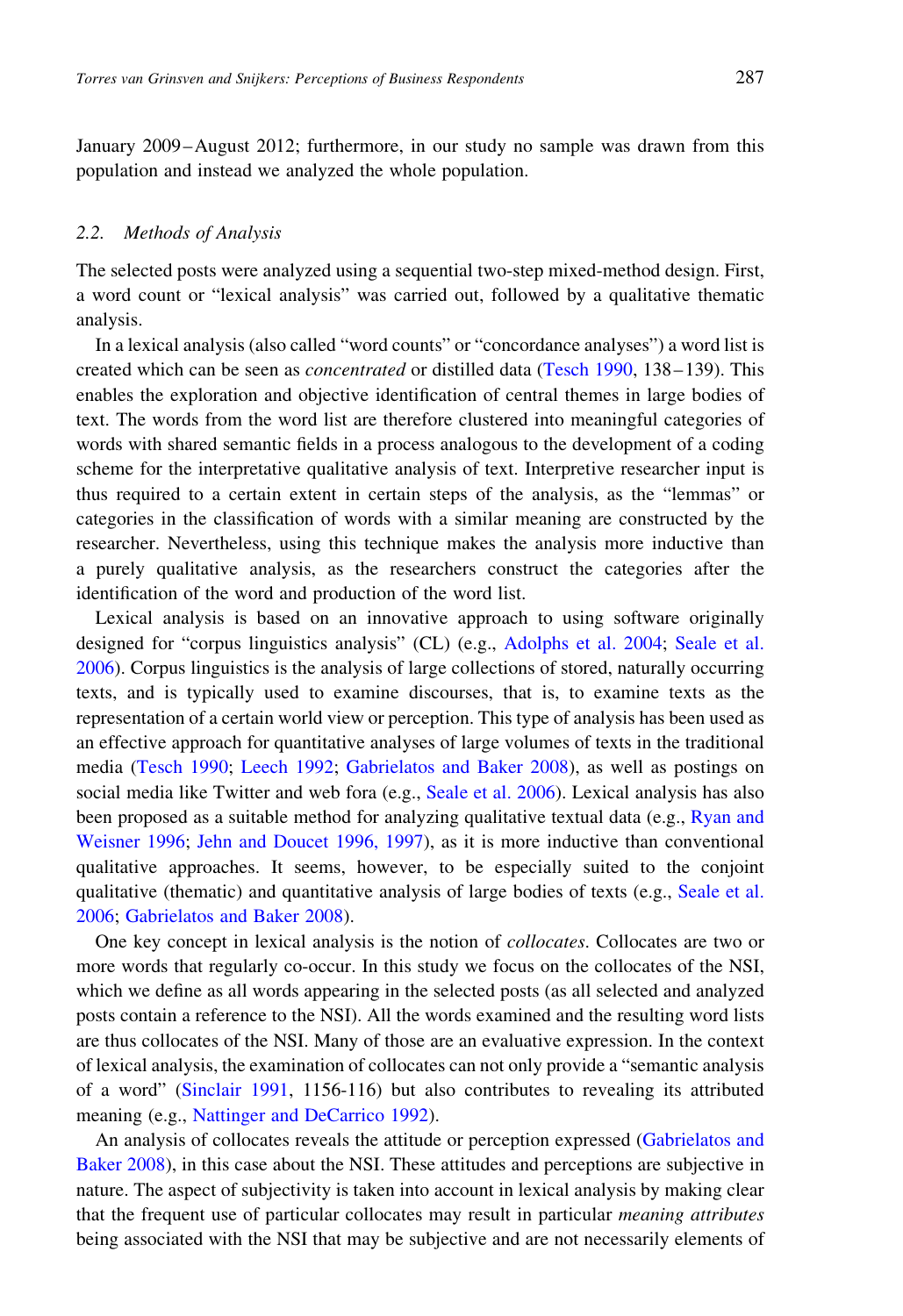the NSI's nature (Gabrielatos and Baker 2008). Moreover, words that at a first glance may seem descriptive can also be used in an evaluative way (be it positive or negative). This is an important notion, because in this study we are not interested in objective descriptions of the NSI, its surveys, the survey questionnaires, and the official statistics, but in the subjective perceptions and sentiments that the "speakers" have of these. Collocates thus provide information on the most frequent ideas associated with an entity or phenomenon; for example, our lexical analysis shows that the NSI is associated, among other things, with technical issues and "having to".

For the lexical analysis, the software program Concordance was used (see, [www.concordancesoftware.co.uk](http://www.concordancesoftware.co.uk)/). The Concordance tool allows researchers, among others, to count words, cluster words into categories, and view and sort collocates. This software tool allows a more inductive approach to the formulation of coding categories than some other text analysis programs (e.g., Pennebaker et al. 2001) that rely on prespecified categories. In this project, the Concordance software was preferred over another frequently used tool, the WordSmith Tool, as the latter is primarily used to calculate keywords in texts on the basis of comparing the corpus with a reference corpus, which we did not have in this study.

In a second step, following the lexical analysis, we carried out a thematic (discourse) analysis. In this step the sentiment of the posts (positive/negative/neutral) as well as the themes or topics present in the posts were coded (e.g., Ryan and Bernard 2003; Braun and Clarke 2006). In line with Silverman's (2000) definition of a "text", discourse analysis focuses on how different versions of the world are produced through the use of a discourse. Accordingly, we were interested in the representations of SN as displayed in the postings we analyzed.

We made the decision to make our interpretation and coding scheme as objective as possible. Concerning the sentiment of the posts, the requirement for a post to be coded as negative was that the post contained a clear and objectively definable word or sentence as indicator of a negative evaluation of SN or a survey or something else "sent out" by SN (e.g., a survey, a reminder, a telephone call). For example, "failure", " $bad$ ", " $\otimes$ ", "Aargh", and so on, are indicators for negative sentiments. The same holds for the positive sentiment, and includes indicators like " $\circ$ ", "good news".

The complete set of posts was coded three times by one of the researchers. Between the second and the third coding round, the second researcher coded a subsample of the set, after which differences were discussed and the coding adapted. As with the collocates, themes could be descriptive as well as have evaluative meanings.

In the following section we describe the results of the analysis.

# 3. Results

#### 3.1. Exploring the Social Media

In terms of the number of posts in the three-and-a-half year period and the number of different authors, the amount of the communication related to the NSI and business surveys on social media is not great (Table 1). Relative to the total numbers, very few posts about official business surveys are to be found in social media and on web forums: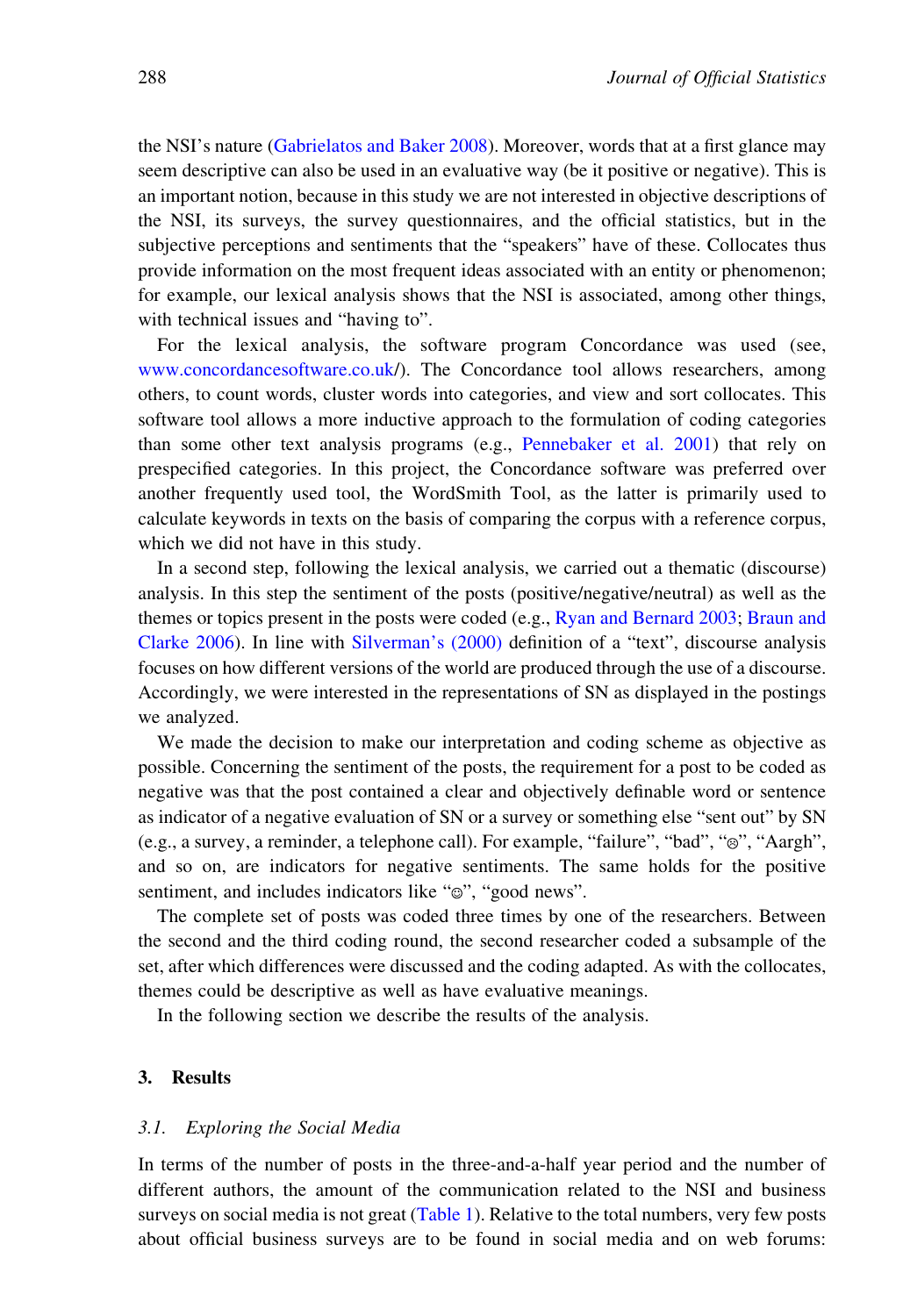|                                            | Number   |
|--------------------------------------------|----------|
| <b>Posts</b>                               | 477      |
| of which retweet or other kind of "repost" | 91 (19%) |
| Words                                      | 19,257   |
| Without stop words*                        | 3,513    |
| Authors                                    | 378      |

Table 1. Number of posts, words and authors in the analyzed dataset

\* Stop words are usually frequent words like "the" that are not meaningful.

477 posts are relevant. Furthermore, of these eligible posts a large number was "retweeted" or otherwise re-sent: 19 percent of the total number of posts is a "repost" of a former post by someone else, or of a news item. The vast majority of these posts are posted by different authors: on average an author posted 1.3 posts.

When looking at these posts over time, at first sight no clear structural annual fluctuations are visible, nor is there any relationship with survey contacts (Figure 1), for example there is no relation to when advance letters were sent out. There is one peak that stands out especially and which we could find an explanation for, namely January 2012. This peak was caused by a press release including a social media post by a Dutch ministry, stating that the administrative burden imposed on entrepreneurs by the NSI had decreased,



Fig. 1. Number of posts over time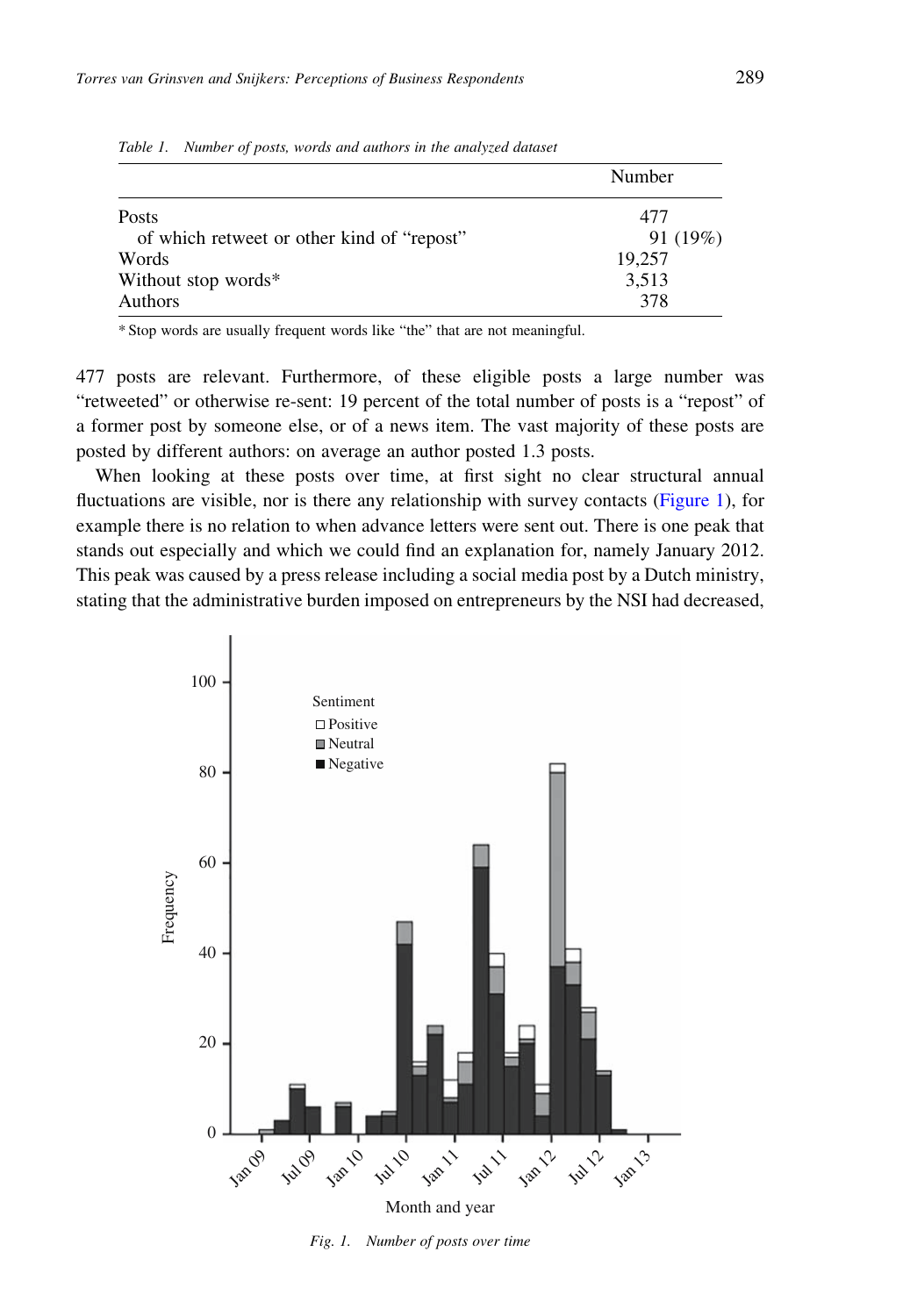which was neutral in its presentation. This press release resulted in a large number of posts, including a large number of reposts by many different authors. Figure 1 also shows the sentiments of posts over time. The peak in January 2012 mainly consisted of neutral posts (43), followed by 26 negative posts, and only two positive posts. Most of these posts were coded as neutral as they were a straight repost of the original social media post by the Dutch ministry, without adding any positive or negative evaluations.

The largest number of posts in our selection were placed on Twitter (383), followed by Facebook (22 posts). It is important to note that possibly many posts on Facebook are not public, while we only had access to public posts. Conversely, tweets are all public by default.

# 3.2. Results of the Lexical Analysis

The results of the word count or "lexical analysis" are shown in Tables 2 and 3. Table 2 shows the prevalence of words that were among the query words in the Coosto database search. Table 3 shows meaningful words occurring most frequently that were not query words. This table conveys a picture of evaluative meanings that are associated with the NSI in the posts under study, that is, the collocates, and thus of the perceptions the authors of the posts have of the NSI. It is not surprising that in these posts the NSI is associated with "entrepreneurs", "filling in" questionnaires, "data", "statistics", and so on, as these are aspects that are part of the objective, factual role of the NSI in society. These thus can be seen as descriptive aspects that are not the core of our interest.

However, we also see the NSI being associated with other aspects that are not necessarily part of its factual definition. These are thus evaluative meanings attributed to the NSI, which are indicators of the perception and sentiments of the authors. It is these perceptions and sentiments we are interested in. In the following, we list these, clustered for a number of themes, giving examples only for the cases that complement the results of the thematic analysis (as will be discussed in the next subsection):

Technological issues ("software and hardware tools") and "failure" (in the two first examples together in one post):

"What a #failure. The mandatory survey that you have to fill in as an entrepreneur doesn't function with that browser."

"Grrrr.... Obliged to share information with the NSI but have been trying for already 2 months just to open the corresponding programme. #fail"

| Item               | Number |
|--------------------|--------|
| <b>NSI</b>         | 607    |
| Questionnaire      | 347    |
| Obligation         | 229    |
| Letter             | 85     |
| Fine               | 56     |
| <b>SBS</b>         | 50     |
| Threatening letter | 18     |

Table 2. Most frequently occurring query words in the analyzed dataset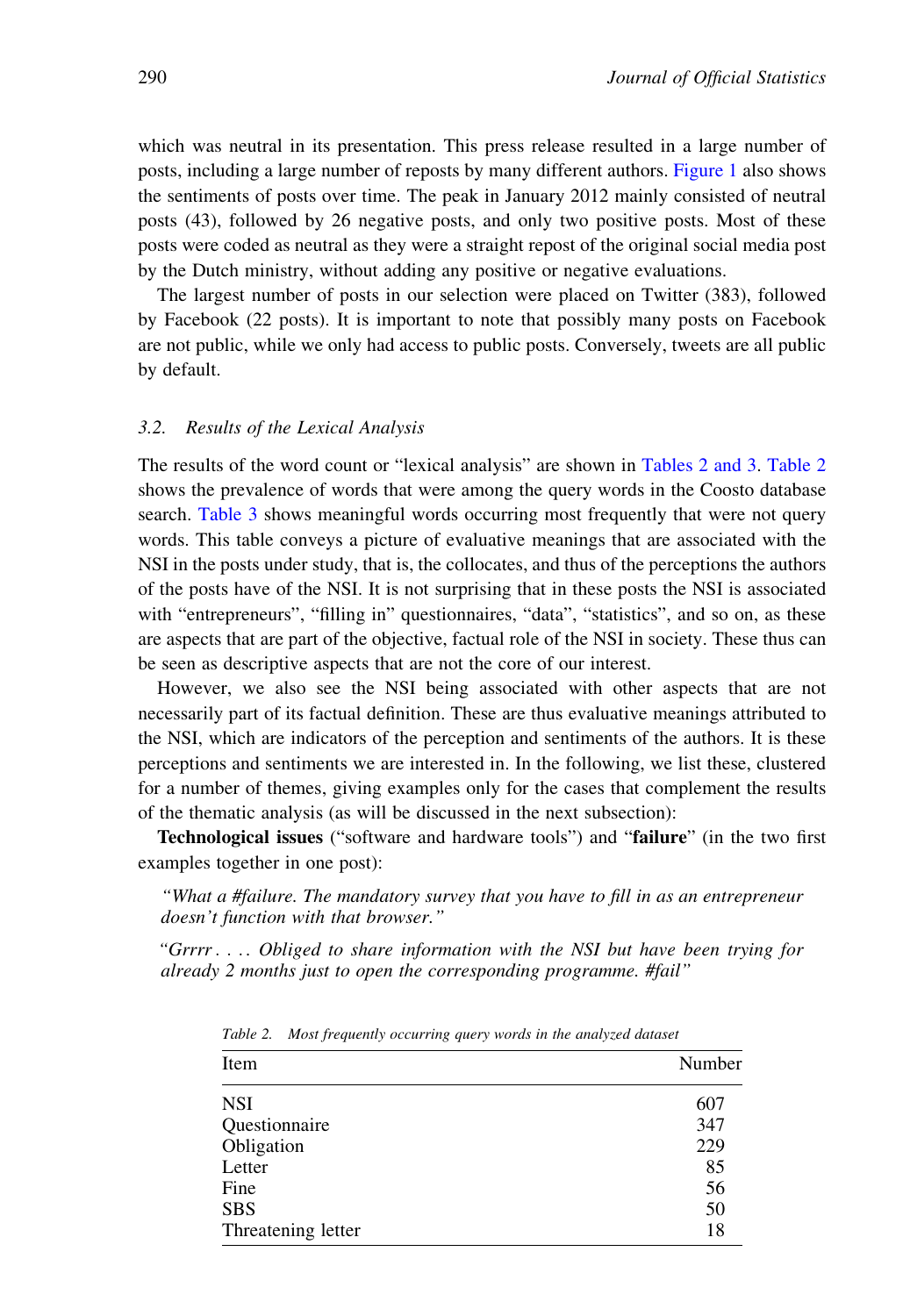| <b>Item</b>                | Number | Item                | Number |
|----------------------------|--------|---------------------|--------|
| Fill in, supply, provide   | 335    | "Again"             | 58     |
| Negation                   | 329    | Annual report       | 50     |
| Software or hardware tools | 215    | Research            | 49     |
| Time period                | 152    | Receive (a request) | 48     |
| Entrepreneurs              | 146    | Failure             | 47     |
| Data, information, figures | 137    | <b>Statistics</b>   | 34     |
| Must, have to              | 136    | "Time"              | 31     |
| <b>Sanctions</b>           | 136    | Threat, coercion    | 30     |
| (of which "fine"*)         | 56     | Report              | 29     |
| Internet, internet tools   | 103    | <b>Netherlands</b>  | 28     |
| Government                 | 86     | Accountancy         | 24     |
| Decrease, less             | 66     | Economics           | 22     |
| <b>Ouestion</b>            | 66     | "Cost", "costs"     | 20     |
|                            |        | Administration      | 20     |

Table 3. Most occurring meaningful words or categories of words in the analyzed dataset (excluding the query words of Table 2)

\* Quotation marks indicate a precise word as opposed to a category of words with similar meaning.

"It is possible to file a complaint but the term to receive an answer is 6 weeks. What do you mean, I'm an organization that is busy only with herself. #NSI#fail."

"Right. You receive an NSI survey that is obligatory, and then it does **not** function. Big #fail."

Coercion ("threat and coercion", "sanctions") is highly represented in the data.

We see as well that **negations** are overabundant in the posts, especially as opposed to "yes" or variations of that word (91 occurrences). Detailed scrutiny reveals that they concern a variety of issues of which we give two examples here. In the next section we will explore the issues related to negative feelings more deeply.

"This is sick. If you do **not** return your data in time to the NSI you're fined to up to  $X \in \mathcal{X}$  Nutcase" (negation in relation with sanctions)

"You cannot fill in surveys of the NSI with browser X. What a fuss." (negation in relation with technological issues)

"Time" and denotations of time periods, such as "month", "year" or "week" are frequently used by business respondents on social media in combination with the NSI. This gives an impression of how important time is for businesses. Among the time periods we see the months January, March, April and July appear. These coincide with the dispatching of survey requests. The references to "time" are two sided: we find posts that talk about a decrease in time spent on the NSI's surveys, but others express experiencing the filling of the questionnaires as a waste of time.

Costs are referred to as costs in time but also as money spent on completing the NSI's questionnaires.

The word "again" shows us that the NSI is associated with reiteration. After a detailed scrutiny of these posts, it turns out that the authors of these posts experience contacts with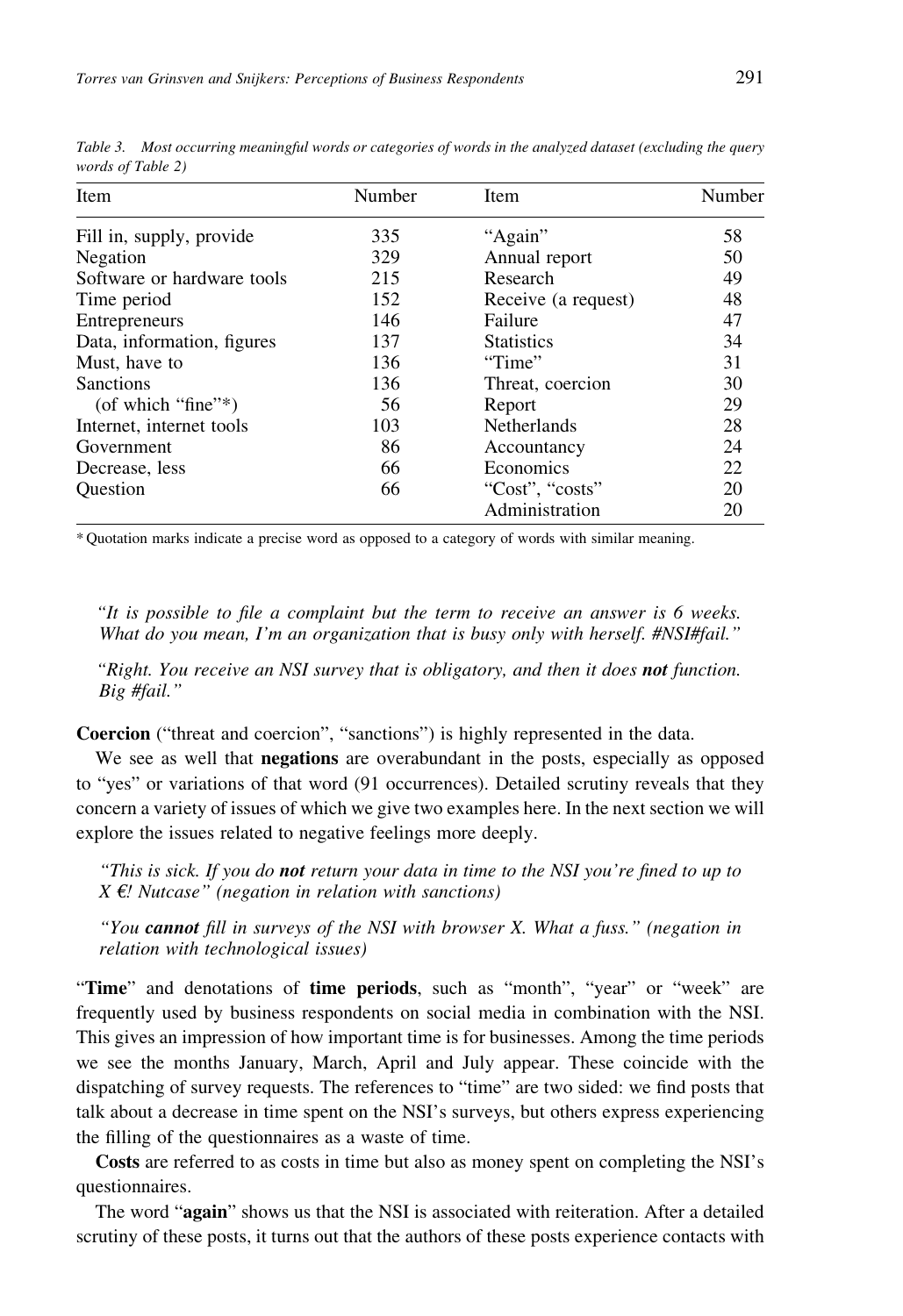the NSI as overly frequent. They refer not only to the advance letter and many survey requests, but also to the reminders.

"Pffff again the obligatory exercise for the NSI." "Every time again these  $***$  NSI questionnaires..."

Lastly, there are many references to "decrease" or "less". These concern posts that talk about a decrease in the administrative burden caused by the NSI.

# 3.3. Thematic Analysis: Sentiments and Themes

Next, we were interested in the themes present in the posts from a qualitative thematic perspective, and the sentiments expressed: positive, negative, or neutral. The majority of the posts express a negative sentiment (362 or 76 percent), followed by neutral posts (92 or 19 percent). Posts that express a positive sentiment are a minority and only number 23 (5 percent). The fact that there are more negative than neutral or positive posts could be due to the fact that people might be more prone to post something on the web when they have negative feelings than when they have neutral or positive feelings. These percentages are thus not representative of the feelings of the whole population of Dutch business respondents. However, by carefully examining the content of the posts we can infer reasons for these feelings and perceptions. In this section we present the themes found in the posts by sentiment. As Tables 4, 5, and 6 show, the content of the posts clearly diverges for the three kinds of sentiments. This divergence indicates that the respective themes show causes of positive, negative, or neutral feelings. The tables show which themes are related to these sentiments.

| Theme                        | Number | Percentage* |
|------------------------------|--------|-------------|
| Questionnaires**             | 285    | 79          |
| Statutory obligation         | 186    | 51.4        |
| Technical problems           | 102    | 28          |
| Unfamiliarity                | 101    | 28          |
| Letter                       | 81     | 22          |
| Fine, sanctions              | 74     | 20          |
| Coercive tone                | 51     | 14          |
| Waste of time, costs in time | 42     | 11          |
| Difficult questionnaire      | 35     | 10          |
| Many questionnaires          | 29     | 8           |
| Unnecessary regulation       | 28     | 8           |
| Tenacity                     | 24     | 7           |
| Long questionnaire           | 25     |             |
| Lack of communication        | 17     | 5           |

Table 4. Major themes in negative posts

\* Percentage (out of the 362 negative posts) of occurrence of the theme. As the table shows, most posts contain several themes.

\*\* The themes not printed in italics are themes which overlap with search words and are present in the posts with all three sentiments. These are therefore considered to be less significant.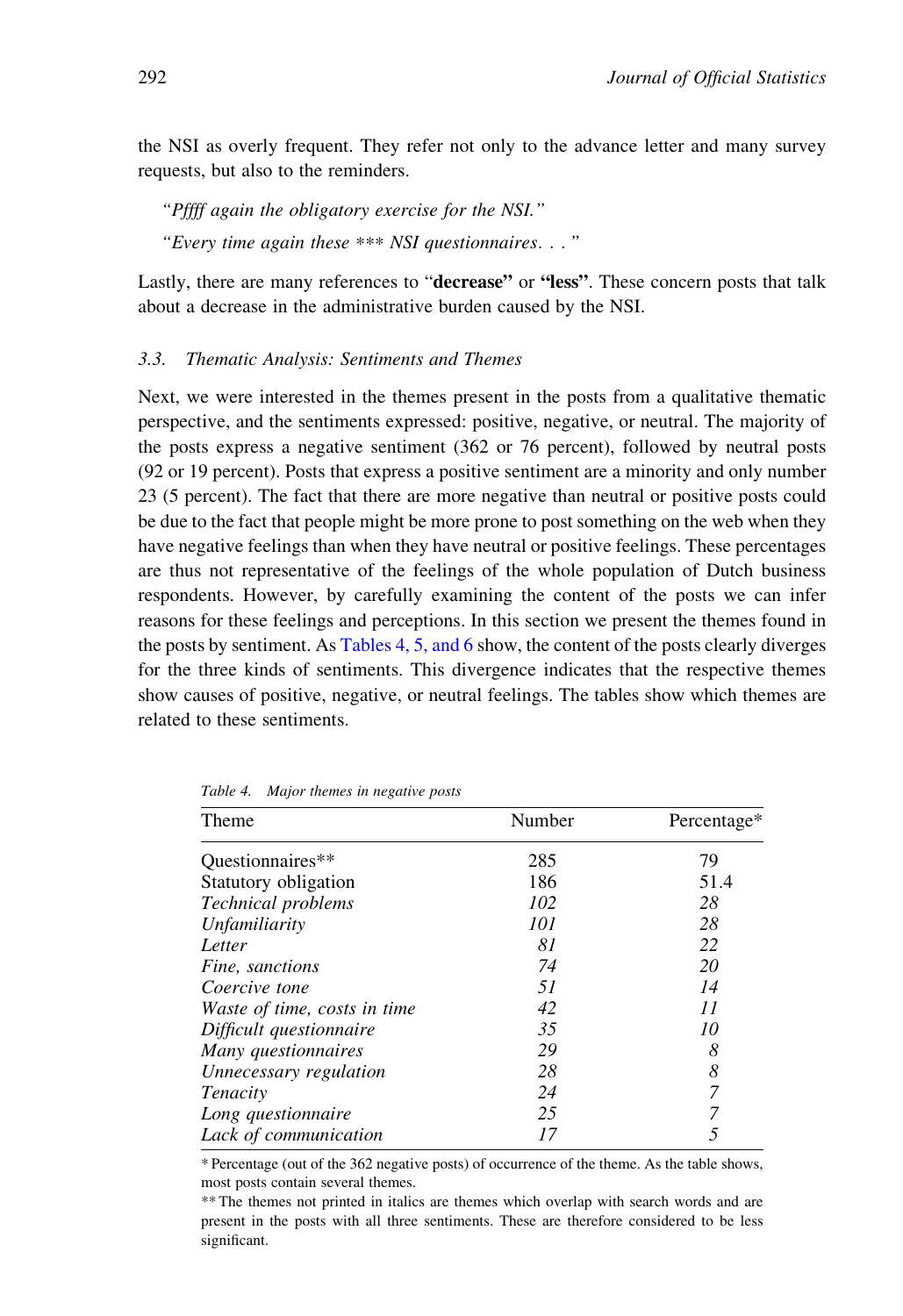| Number | Percentage* |  |  |
|--------|-------------|--|--|
| 45     | 49          |  |  |
| 39     | 42          |  |  |
| 38     | 41          |  |  |
| 31     | 34          |  |  |
|        | 10          |  |  |
|        | 10          |  |  |
|        | 8           |  |  |
|        |             |  |  |
|        |             |  |  |

|  | Table 5. | Major themes in neutral posts |  |
|--|----------|-------------------------------|--|
|--|----------|-------------------------------|--|

\* Percentage (out of the 92 neutral posts) of occurrence of the theme. As the table shows, most posts contain several themes.

\*\* The themes not printed in italics are themes which overlap with search words and are present in the posts with all three sentiments. These are therefore considered to be less significant.

In Tables 4, 5 and 6, the percentages indicate what percentages of posts contain the respective theme. Several themes can be present in one post at the same time. Themes not printed in italics are considered to be less important. The reason for this is that these themes contain search words and are present in the posts with all three sentiments. It is obvious that when you look for a certain theme, this theme will be present in your search results. On the other hand, if these search words are clearly differentially represented in the postings with different sentiments, then they can be an indicator of what influences the sentiment. The theme "failure of the NSI" is also present in the posts, but is not presented in this section as it was already covered above in the results of the lexical analysis.

#### 3.3.1. Themes in Negative Posts

Table 4 shows the major topics that are identified in posts with a negative sentiment. Below we sum up the main causes of negative sentiments that are revealed and quote some exemplary posts. As these examples show, most posts contain several themes at once.

A significant portion of the posts that express a negative sentiment refers to technical problems, namely problems with software and/or hardware (e.g., the questionnaires cannot be completed in certain internet browsers). In particular, the combination of these technical problems with the fact that responding is mandatory appears to have resulted in negative sentiments.

| Theme                                | Number | Percentage* |
|--------------------------------------|--------|-------------|
| Ouestionnaires**                     | 18     | 78          |
| Statutory obligation                 |        | 35          |
| Simplification questionnaires        |        | 26          |
| Positive value of statistics         |        | 17          |
| Administrative burden (decrease)     |        | 13          |
| Decrease in amount of questionnaires |        | 13          |

Table 6. Major themes in positive posts

\* Percentage (out of the 23 positive posts) of occurrence of the theme. As the table shows, most posts contain several themes.

\*\* The themes not printed in italics are themes which overlap with search words, are blended and are present in the posts with all three sentiments. These are therefore considered to be less significant.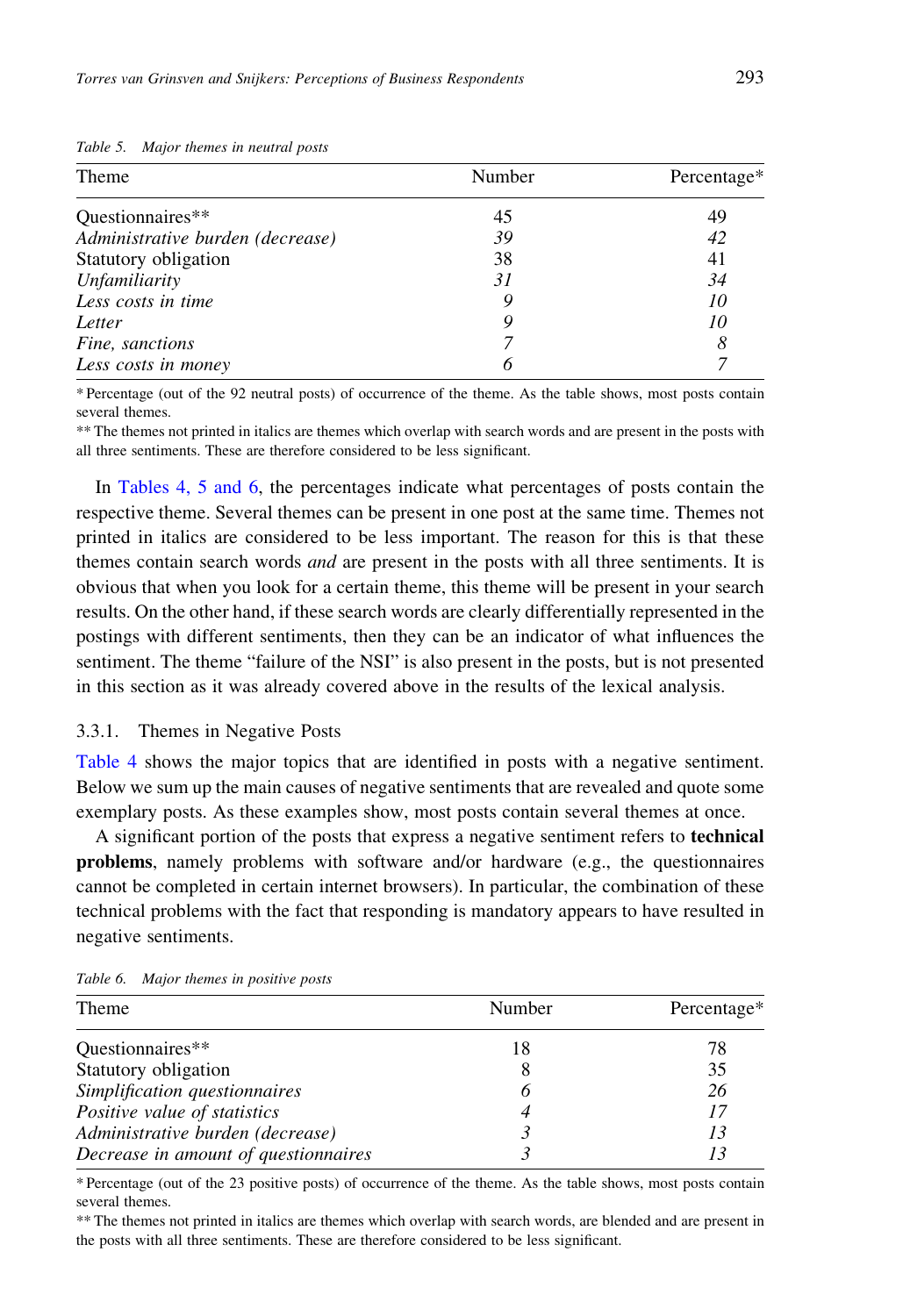"How tragic: the site of the survey of the NSI – which I'm legally obliged to fill in – only works with internet browser X. #bunglers # government"

"I received a survey from the NSI which I'm legally obliged to complete, but can't be downloaded on X [hardware]. #inwhatyeararetheylivingin?"

A lot of negative posts show that respondents are unfamiliar with the NSI, its role in society, the legal obligation to comply and the reasons for receiving the questionnaire. This unfamiliarity seems to make respondents insecure about their position. This seems to cause negative sentiments in combination especially with the receipt of a letter in which one is "threatened" with a fine.

"Oops, the NSI! What a nasty threatening letter. Since when am I legally obliged to hand in statistical data? #sanctions (civil servants open until 17h)."

"Why am I LEGALLY MANDATED to supply company data to the NSI and otherwise the fine will be up to xxx  $\epsilon$ ? #daretoask"

As the posts also show, the letters that mention the possibility of fines are experienced as intimidating. Moreover, the **coercive tone** is expressed not to have a positive influence on the motivation and response behavior.

" $@X1$   $@X2$  Last month I also had such a letter. Badly formulated and compelling, while they don't even explain why #nsi"

"Another of those coercive letters by the NSI about obligatorily filling in the survey on X. Legal sanctions, fine, hell and damnation"

"Just filled in an NSI survey about my company. A task to seriously procrastinate. Probably the threatening letter has a role in that. . #dig my heels in."

The lack of **communication** with the NSI may additionally cause negative sentiments when the help desk is hard to reach for business respondents who have a question.

"#NSI survey, how much time would that cost? Could that be 2 days being unreachable by phone & more than 10 minutes waiting time? And then I still have to fill it in  $\ldots$ ;("

"But the online NSI questionnaire doesn't function. Telephone waiting time 15 minutes! A shame!"

"Ooooh yes, I am obliged to return the questionnaire by the 11th, but questions by email are only answered after 10 working days because of busyness !!! #fail#NSI"

Taking together all the above, the combination of the fine, the coercive tone, the tenacity, the deadline, the lack of communication, and the technical problems seem to additionally cause negative sentiments, and reinforce these.

"Great. The NSI OBLIGES me to fill in a questionnaire, or else.  $\ldots$  fine. When I want to do this, I get an error message. So then, tell me how I should do this?"

"The NSI is stalking me with some survey and is threatening with sanctions, but in the meanwhile their own online survey questionnaire isn't functioning: #notdoingwell."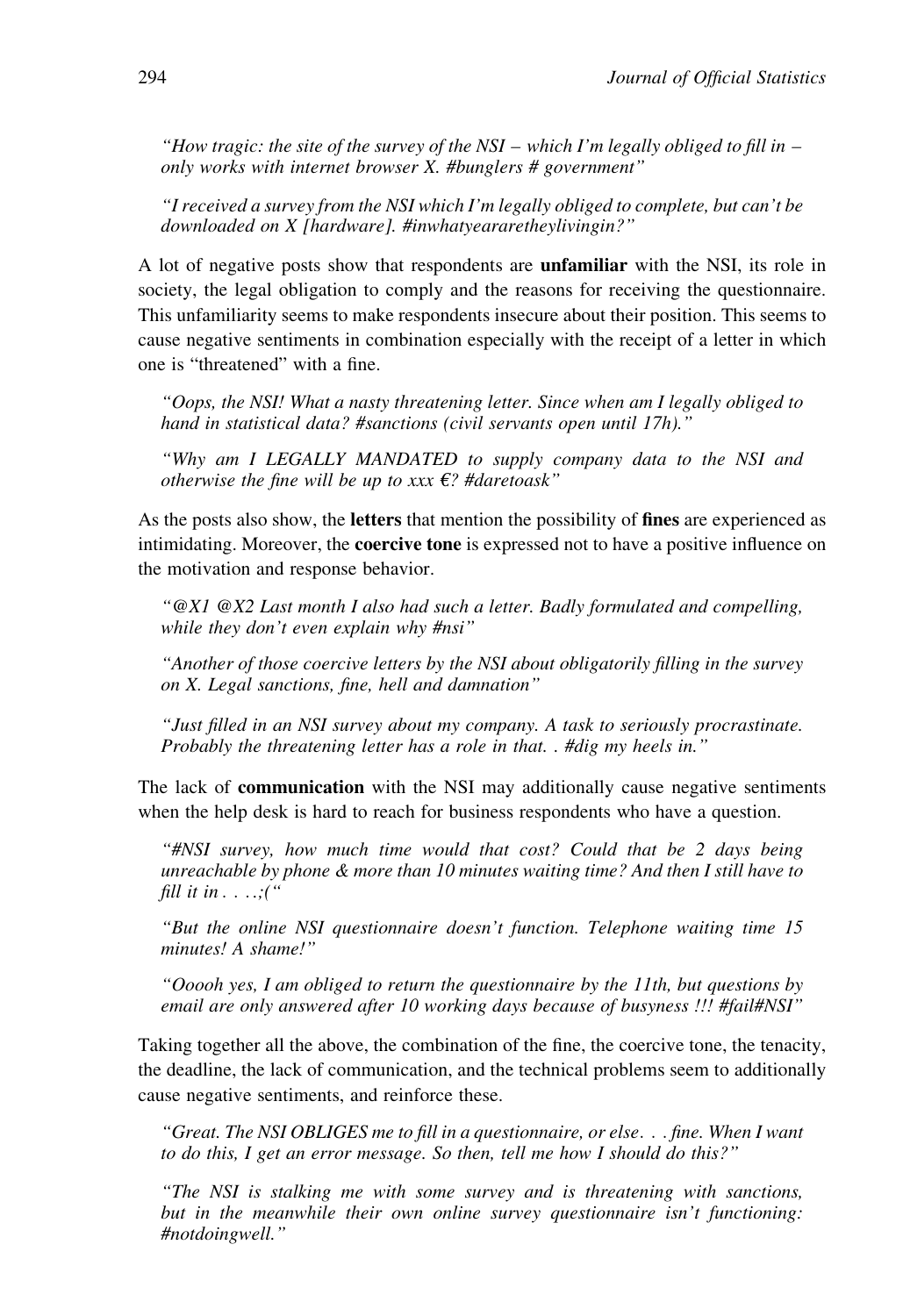Completing official statistics' questionnaires is expressed to be experienced as a waste of time. Presumably the reason for this is that entrepreneurs prefer to spend their time on profit-oriented activities, and that they are unaware of the background of the NSI and its surveys.

"What a  $f**$  survey from the  $HNSI$ , costs so much time to fill in, as like if I have nothing better to do."

"NOOOOOO, NSI has made up a new survey and we have to fill that in. #Redtape. Want to work instead of filling in NSI surveys."

"Obliged to complete that survey!: : :: : : WASTE OF MY TIME!!!!!!!!!!!!!!!!!! With your vague letters!"

In addition, characteristics of the questionnaires, like questionnaires that are hard to complete, long questionnaires, and the fact that businesses receive many questionnaires (for various surveys or as part of a recurring survey) are also found as a cause of negative sentiments.

"Filled in an NSI survey on the internet. Jesus, what a user-unfriendly survey was that pffff \*completely irritated\*"

"@x. It also cost me a full afternoon and a pot of diazepam to fill in that #NSI bunch of misery. I ate the threatening letter  $\odot$ "

"#NSI is giving me the itches. On an average I receive 10 surveys a month  $\ldots$ "

Some negative posts refer to the large number of legal requirements entrepreneurs have to respect. The legal obligation to respond to the NSI's business surveys is seen as one of these, and experienced as an "unnecessary control mechanism".

"Filling in the obligatory NSI questionnaire costs hours with those technical problems. Nonsense rules; #NSI #government #wasted tax money # fail."

"I've had my own company for 22 years now and have wasted at least 60 percent of my time complying with rules of the municipality, province, state and some more of these scumbags. And don't forget filling in surveys of the NSI among others. I'll become a communist as well very soon. I don't think it will make a huge difference in this country."

## 3.3.2. Themes in Neutral Posts

Even though the neutral posts do not clearly express a positive or negative sentiment, they identify themes that denote business respondents' concern or interest. Besides, they also reflect the perceptions of the authors of the posts. Most of these posts are reposts or retweets, indicating that at least the authors somehow find it worthwhile to make others aware of the message. The main themes in neutral posts, apart from the search words as shown in Table 5, refer to administrative burden (39), and unfamiliarity with the NSI (31), indicating that these issues have the attention of business respondents.

The posts below are examples of neutral posts. We decided to code these as neutral as no clear and objectively definable word(s), symbol(s) or sentence as indicator of a negative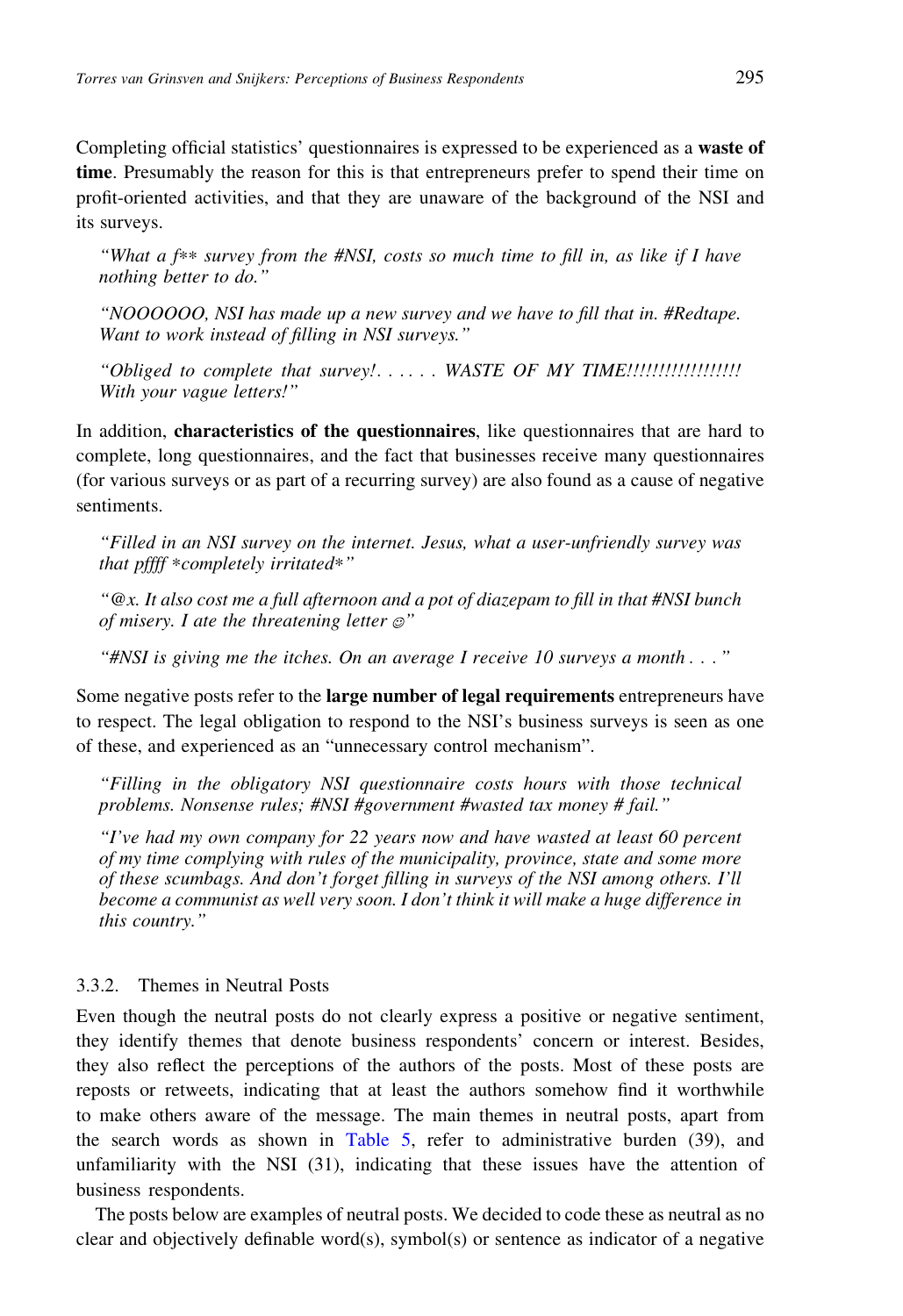evaluation of Statistics Netherlands or its surveys are present in these posts, like "#fail", "bad", " $\otimes$ ", "Aargh", and so on.

# Administrative burden:

"Administrative burden on entrepreneurs by the NSI decreases."

#### Unfamiliarity:

"Ooops I didn't know that as a company you're legally obliged to supply data if the  $NSI$  asks for that, so just decided to do that  $\ldots$ "

"If I don't cooperate with a survey, there will be consequences?? Since when is it compulsory to fill in a survey?"

"Today I received a letter by the NSI. I must COMPULSORILY cooperate in a study into the business environment. Is that really possible just like that?"

## Less costs in time:

"NSI surveys are costing entrepreneurs less time: the administrative burden for entrepreneurs..."

# Letter:

"Letter from the NSI: the government considers the providing of data that important that they have made it legally obligatory"

# 3.3.3. Themes in Positive Posts

Themes in positive posts are shown in Table 6. These include the simplification of the questionnaires, the acknowledgment of the value of statistics produced by the NSI, the decrease of the administrative burden, and the observation that the number of questionnaires is being reduced. Examples of these posts are:

# Simplification:

"Then there's good news. The NSI reduces and simplifies the surveys for one-man companies and SMEs."

# Positive value of statistics:

"Just completely filled in a long questionnaire on request by the NSI. That's good for the accuracy of the statistics. #you'rewelcome."

# Decrease administrative burden:

"#goodnews: Administrative burden for entrepreneurs by the NSI decreases."

# Decrease in amount of questionnaires:

"Good news for one-man companies, less surveys by the NSI to one-man companies."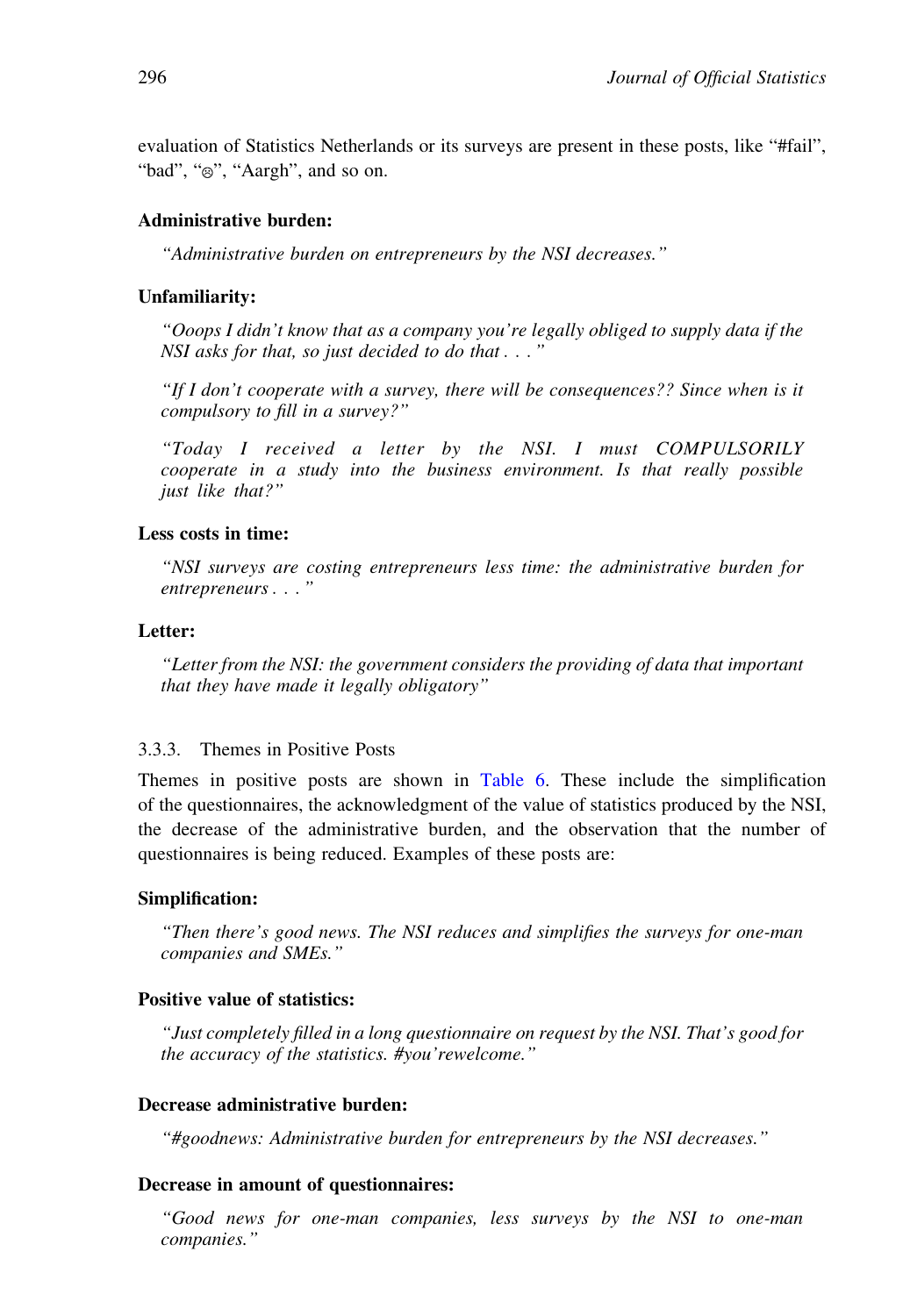## 4. Conclusion and Discussion

#### 4.1. Exploring and Analyzing Social Media Data

The exploratory study presented in this article is  $-$  to the best of our knowledge  $-$  one of the first on the use of social media data aimed at exploring the perception and sentiments of business survey respondents. Based on our findings and experience we can suggest the following recommendations toward conducting social media studies on survey respondents.

As discussed in the introduction, the large share of the noninformative "babble" messages on social media negatively affects the use of the more serious informative messages (Daas et al. 2013). It is thus very important to make an appropriate selection and to define the relevant keywords and synonyms (as used by the target population) to use for the query. When the target population is not well defined, posts from units that are out of scope may be selected, resulting in overcoverage of the posts. This is important as the number of data records will be vast. On the other hand, when keywords are missed, the data set may not cover all eligible posts, resulting in undercoverage of posts. As Stieglitz and Dang-Xuan (2012, 1283) state: "to attain a high level of data completeness, relevant keywords representing the topic of interest have to be carefully and systematically chosen in advance".

The characteristics of social media data also have implications for the analysis methods that should be used. As discussed in Subsection 2.2, we applied a two-step mixed-method design, including both a word count and a thematic analysis. As for the thematic analysis, posts were coded several times by one of the authors and a sample was coded by both authors. This was done to achieve intra- and intercoding reliability.

The two methods used in this two-step mixed-method approach can help triangulate their respective findings (e.g., Baker et al. 2008, 295). Triangulation is a method used by qualitative or mixed-methods researchers to check and establish validity in their studies by analyzing a research question from multiple perspectives (Guion et al. 2011). However, our two chosen methods are also complementary: with the lexical analysis we were able to identify themes we would not have found with the thematic analysis and vice versa. The lexical analysis in the first step aided the identification of themes and coding of the posts, as it showed quantitative evidence of words and patterns being used repeatedly (e.g., Hardt-Mautner 1995; Baker et al. 2008), and aided in the identification of areas of interest (e.g., Mautner 2007). In this way it helps to safeguard against over- or underinterpretation. The thematic analysis in the second step has the advantage that one can look beyond the semantic level, and themes can be coded at the latent level. Also, so-called wider themes (Gabrielatos and Baker 2008) or metathemes (Ryan and Bernard 2003) can be identified. Subtle, implicit meanings cannot be easily analyzed through lexical analysis (Wodak 2007), but can be identified with qualitative thematic coding. One example in the case of this study would be the unfamiliarity with the NSI frequently referred to in the postings. We were only able to identify this theme when we did the thematic coding. If we had only done the lexical analysis we would not have identified this theme.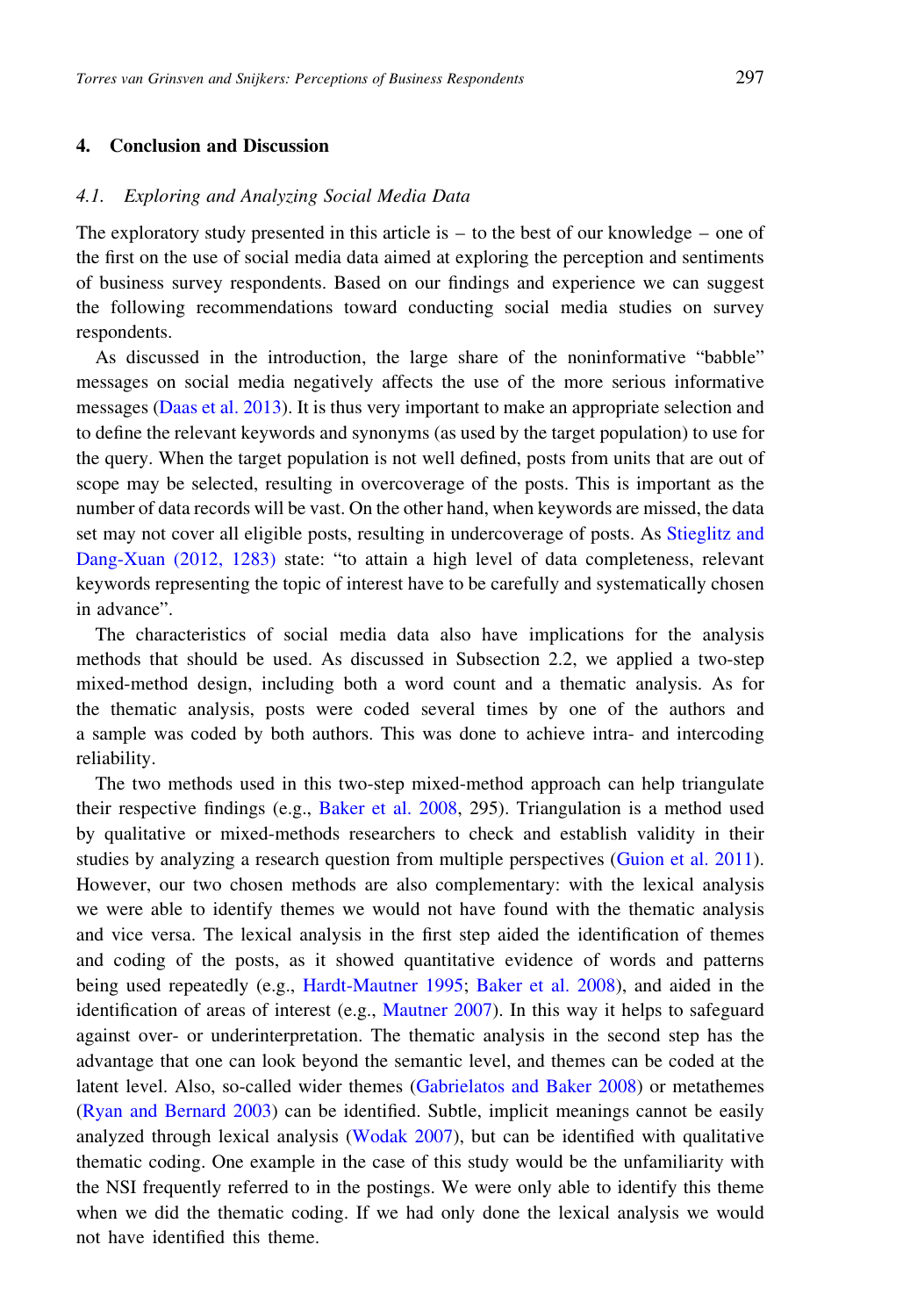The representativeness of social media data is still an issue, but recent findings are positive. Daas et al. (2013) discuss opportunities and challenges associated with using social media data from the Coosto database for official statistics based on a case study conducted at Statistics Netherlands. They found that the monthly sentiment for the period June 2010 to August 2012 derived from Dutch social media messages taken from the Coosto database correlated very strongly (0.83) with the officially determined monthly Dutch consumer confidence. In addition, it also correlated with the sentiment for the subindicator of the attitude towards the economic climate (0.88). This high correlation is remarkable, as the populations from which the data are obtained are different: both official indicators are based on a sample survey in which 1,500 people are interviewed each month.

#### 4.2. Summary and Discussion of the Analysis Results

We found that the discussions on social media with regard to the NSI, its surveys and questionnaires are very small in number. The number is small both relative to the total number of public posts and relative to the total number of questionnaires dispatched every year. Furthermore, we did not find important annually reoccurring increases in communication activities related to the dispatching of questionnaires.

The topics discussed show a variety of themes, varying over the associated sentiments: negative, positive, and neutral. In negative posts the main themes are: technical failures; unfamiliarity with the NSI and its role; letters that are perceived as too coercive; the idea that filling in a questionnaire is a waste of time and that these surveys are "unnecessary mandatory regulations"; characteristics of the questionnaire and the inaccessibility of the NSI for business respondents with questions, both by telephone and email. In a number of posts more than one theme was mentioned, indicating that especially a combination of these aspects may lead to negative feelings. The combination of the technical problems with the waiting time to contact the NSI, the legal obligation to comply and the strict deadlines to return the completed questionnaire, is not helpful in establishing a positive perception of the NSI.

A positive image is associated with the simplification of questionnaires, the positive value of official statistics and the (perception of) a decrease of the response burden.

Neutral posts indicate that entrepreneurs somehow show an interest in the reduction of response burden, simply by retweeting messages about this topic. The neutral posts also show, like the negative posts, that some business respondents are unfamiliar with the NSI, from which we can conclude that this is an important topic to address.

Considering the attention that is given to the imposed response burden by SN, by politicians and in various publications by, for example, business organizations, commercial banks, as well as the government, we had expected that this topic would also be discussed quite often on social media. However, this assumption is not corroborated by our exploratory analysis. This may have several reasons. The findings may indicate that a vast majority of entrepreneurs is not as interested in posting on this topic on social media as we thought. Possibly they are too busy running their businesses to spend much time communicating on social media about these issues. It is also possible that the topic in itself is not as important to them as we thought. This might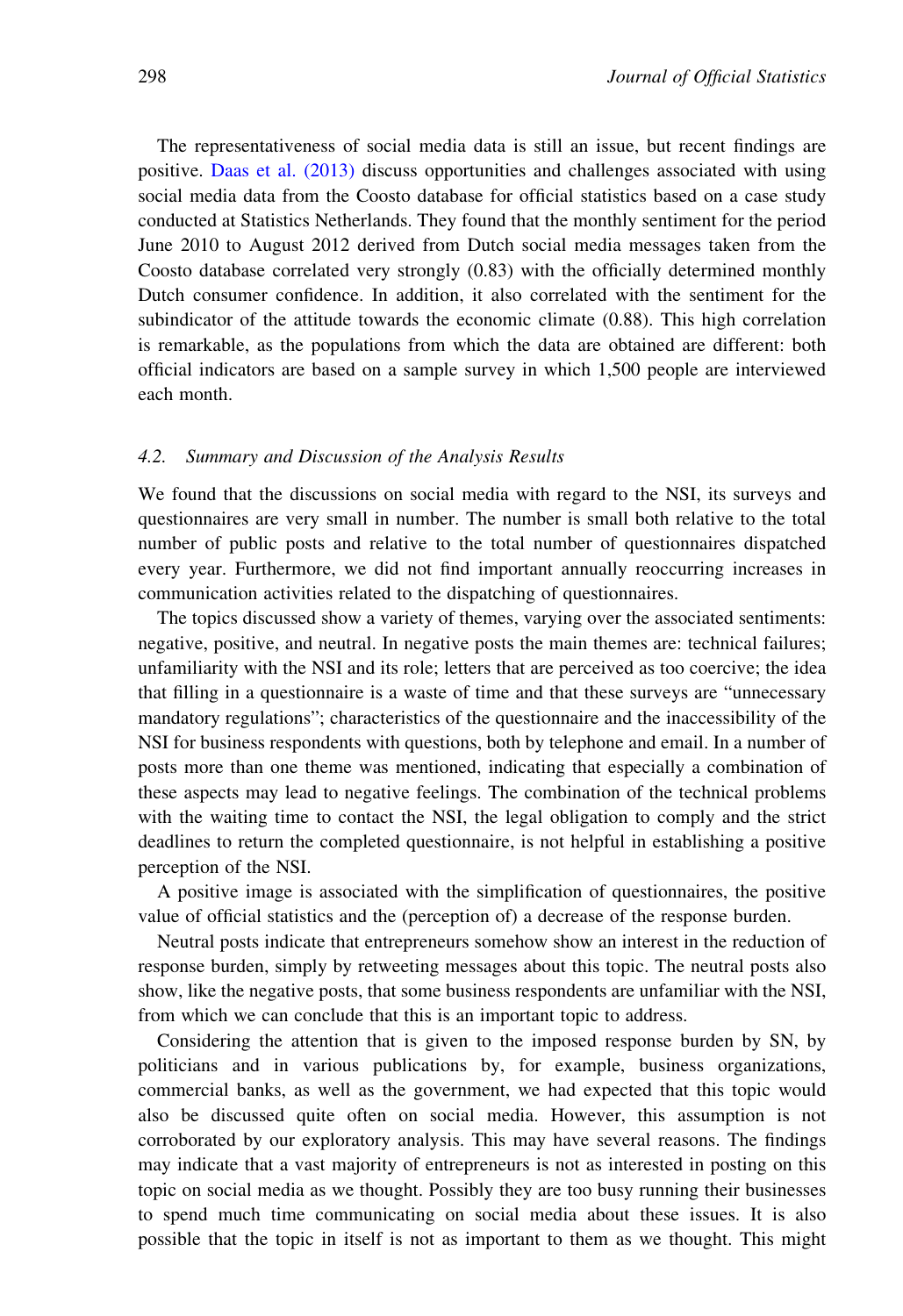also be a reason why we did not find important annually reoccurring increases in communication activities related to the dispatching of questionnaires. However, we still need to put some critical remarks with these data and the analyses. We only had access to public posts; private posts are not included in our database. This may lead to an underestimation of the number of messages in our source.

Nevertheless, we can validate our conclusions. We can conclude that in the overall picture, the findings (as to the expressed sentiments) are in line with findings from previous qualitative and quantitative studies on sentiments of business respondents towards SN and its surveys. Giesen (2012) analyzed the results of the Customer Satisfaction Survey conducted by SN in 2006. In this survey, a sample of respondents of the Dutch Structural Business Survey (SBS) was contacted for a short CATI interview asking questions about the completion of the SBS questionnaire and the respondents' opinion about SN. As an indicator of the overall attitude towards SN, a question is used which asks respondents to rate their overall satisfaction with SN with a grade between 1 and 10. On average respondents grade SN at 6.5. According to the Dutch system of rating school grades this would be slightly above satisfactory. 13 percent of the respondents give a grade below 6, an unsatisfactory grade. In Snijkers et al. (2007), qualitative data show that negative sentiments are related to: costs; the statutory obligation; the fines; threats and tone of the letters; and lack of knowledge of survey procedures (especially the importance of random sampling). Interest in and usefulness of the survey topic is another important topic: businesses generally did not rate surveys as useful for society or themselves. Also unfamiliarity is found. Customer-friendliness, on the other hand, is associated with positive sentiments.

Following on from these studies, with this analysis we have gained additional quantitative information about perceptions of business respondents of official surveys. More importantly, we have gained information about causes for a positive or negative perception, and aspects that are related to positive or negative sentiments. This analysis is an inductive and empirical observation of existing perceptions and sentiments about the NSI and its surveys and causes for these perceptions and sentiments. The breakdown of the sentiments in percentages may not be representative of the breakdown in percentages of the whole population of business respondents in the Netherlands, but that is not the main and most important finding of the analysis.

The analysis shows which actions taken by the NSI and which features of the communication and survey design are related to the expressed perceptions and sentiments. Therefore, the results give an empirical indication of how the communication and survey design could be adapted to positively influence survey response (Figure 2).

## 4.3. Recommendations for Survey and Communication Design

Based on the results, we can formulate a set of recommendations that should eliminate the causes of negative sentiments, enhance a positive perception of the NSI and its surveys, and therefore enhance motivation to comply and increase response rates and the quality of the response. These recommendations follow and corroborate the recommendations of previous studies (for example Snijkers et al. 2007; Torres van Grinsven et al. 2011, 2012).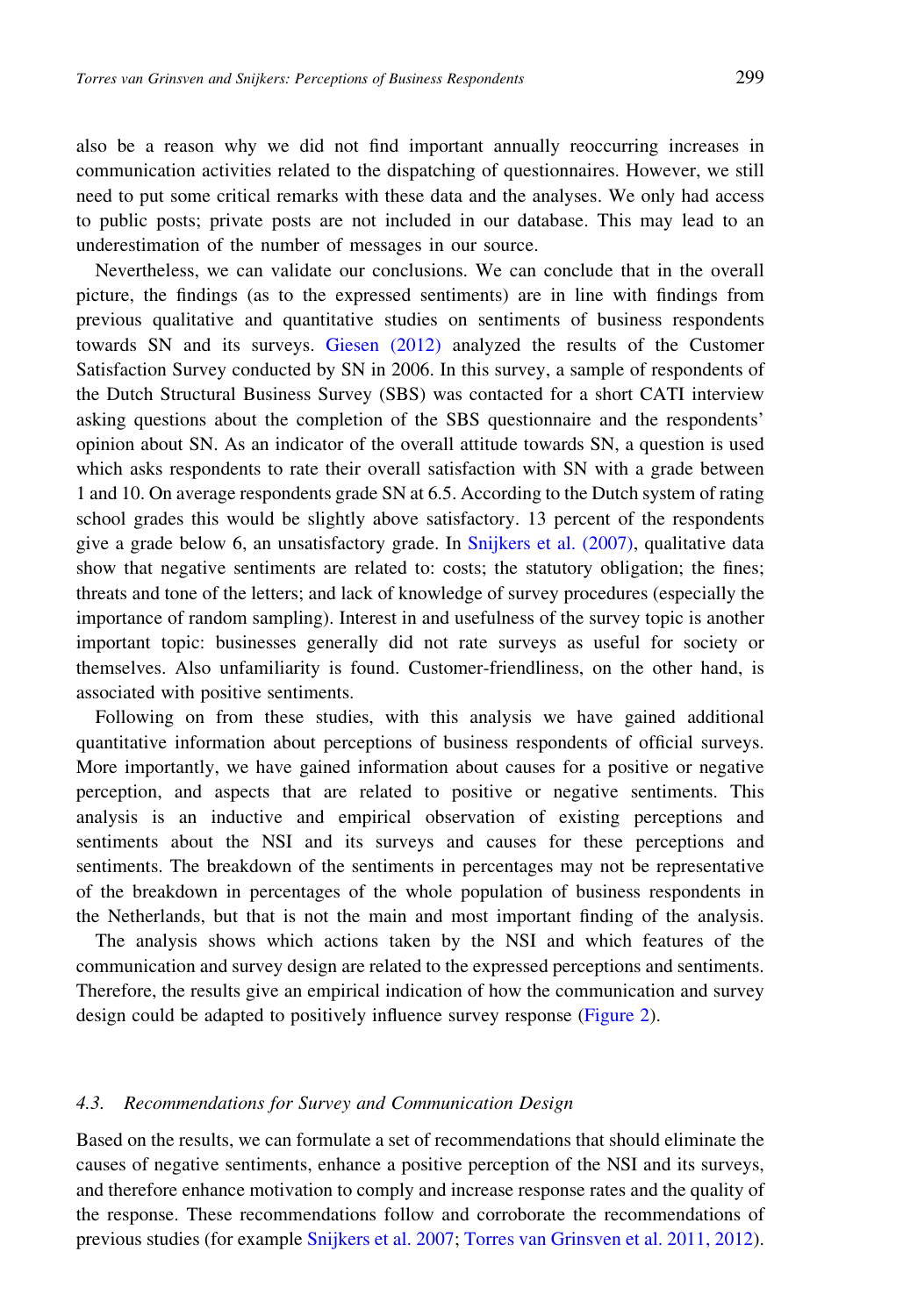They also are in line with internationally identified factors affecting the business survey response process (Snijkers et al. 2013).

As costs in time and money are important for entrepreneurs, it is important to reduce participation costs but also to increase the (perceived) value, or the (perceived) benefit, of the surveys for the businesses. This is in line with social exchange theory (Homans 1958), which when applied to survey behavior asserts that the actions of respondents in answering a questionnaire are motivated by the personal benefit these actions are expected to bring, or usually do bring. Whether a given behavior occurs is a function of the perceived costs of engaging in that activity and the expected rewards (Poon et al. 1999). Social exchange theory has been applied extensively to improve survey participation in the field of household surveys (e.g., Dillman 1978). Singer (2012) proposes a variant of this theory the benefit-cost theory, in which the argument is that people choose to act when the benefits of doing so outweigh the costs in their subjective calculation.

Along the same line, it is very important to *facilitate and simplify* the response tasks to reduce (perceived) costs. Initial perceptions of high costs and negative experiences cause a negative perception and therefore a higher perceived burden (Giesen 2012), especially in combination with a coercive tone, the strict response deadline, and response chasing. The NSI should also make clear to business respondents that it has made efforts to facilitate the response process. Furthermore, our analysis shows that simplification of questionnaires enforces positive sentiments, which may lift the public image of an NSI.

Besides, the unfamiliarity with the NSI, its role as surveyor of data and producer and publisher of statistics needs to be marketed by developing a sound and coherent survey communication strategy (see also Snijkers 2009).

A final set of recommendations is related to the use of social media as a communication channel to be used by NSIs. Social media can be used to disseminate statistics, but can also be used to communicate with respondents and as a channel in a communication strategy to enhance a positive perception (see, Figure 2).

Current theories within linguistics claim that people are unconsciously primed to infer meanings due to the cumulative effect of all of their previous encounters with a word, that is, the collocates of that word (e.g., Hoey 2005). This means that if people in the media



Fig. 2. Communication strategy and sentiments of respondents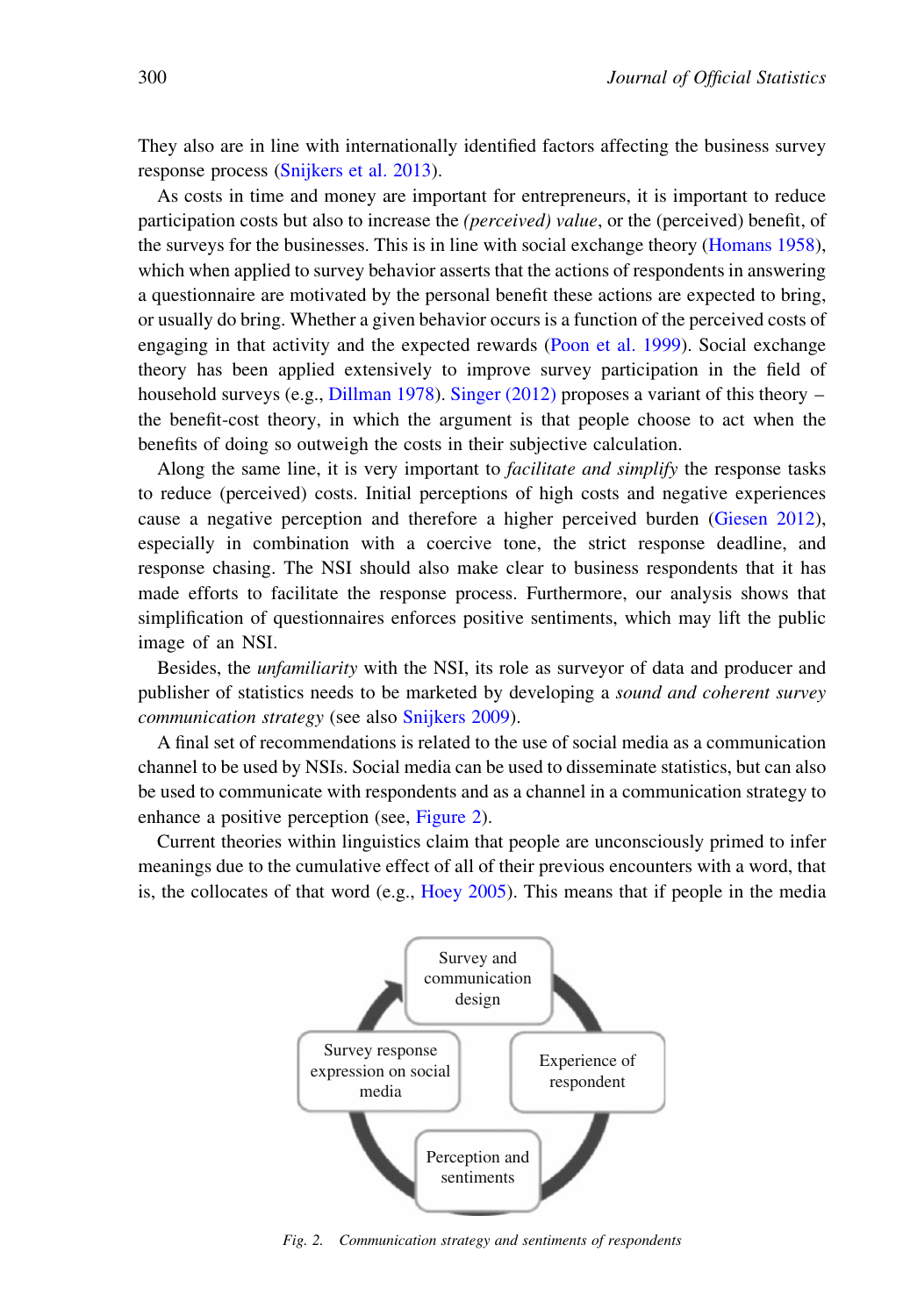consistently come across the NSI in combination with burden, they are primed to associate the NSI with burden. Therefore it is important for statistical bureaus to consciously engage in well-considered communicative practices to influence the perception that people and business respondents have of the statistical bureau, and evaluate the effectiveness of these practices. Social media, together with traditional media, can be used to actively and pervasively inform the public and businesses about the NSI, its role and importance in the modern information society, and consequently influence the perception and image business respondents and the public in general have of an NSI. Social media can also be used to monitor the effectiveness of these communication activities.

#### 5. References

- Adolphs, S., B. Brown, R. Carter, P. Crawford, and O. Sahota. 2004. "Applying Corpus Linguistics in a Health Care Context." Journal of Applied Linguistics 1: 9–28.
- Baker, P., C. Gabrielatos, M. Khosravinik, M. Krzyzanowski, T. McEnery, and R. Wodak. 2008. "A Useful Methodologic Synergy? Combining Critical Discourse Analysis and Corpus Linguistics to Examine Discourses of Refugees and Asylum Seekers in the UK Press." Discourse and Society 19: 273–306. Doi: [http://dx.doi.org/10.1177/](http://dx.doi.org/10.1177/0957926508088962) [0957926508088962](http://dx.doi.org/10.1177/0957926508088962).
- Blumer, H. 1973. Symbolic Interactionism: Perspectives and method. Prentice-Hall, Englewood Cliffs: New Jersey.
- Braun, V. and V. Clarke. 2006. "Using Thematic Analysis in Psychology." Qualitative Research in Psychology 3: 77–101. Doi: [http://dx.doi.org/10.1191/1478088706qp](http://dx.doi.org/10.1191/1478088706qp063oa) [063oa](http://dx.doi.org/10.1191/1478088706qp063oa).
- Coosto. 2014. The Facts Webpage. Available at: <http://www.coosto.nl/home/about/feiten> and in English at <http://www.coosto.co.uk/home/about/facts> (accessed March 2014).
- Daas, P.J.H. and M.J. Puts. 2014. "Social Media Sentiment and Consumer Confidence. Statistics Paper Series, No. 5. European Centeral Bank." Available at: [http://www.ecb.](http://www.ecb.europa.eu/pub/pdf/scpsps/ecbsp5.pdf) [europa.eu/pub/pdf/scpsps/ecbsp5.pdf](http://www.ecb.europa.eu/pub/pdf/scpsps/ecbsp5.pdf) (accessed April 16, 2015).
- Daas, P.J.H. and M.J. Puts. 2014a. "New and Emerging Methods: Big Data as a Source of Statistical Information." The Survey Statistician 69. Available at: [http://isi.cbs.nl/iass/](http://isi.cbs.nl/iass/N69.pdf) [N69.pdf](http://isi.cbs.nl/iass/N69.pdf) (accessed April 16, 2015).
- Daas, P.J.H., M.J. Puts, B. Buelens, and P.A.M. van den Hurk. 2013. "Big Data and Official Statistics." In Proceedings of the NTTS (New Techniques and Technologies for Statistics) 2013, March 5–7, Brussels. Available at: [http://www.cros-portal.eu/sites/](http://www.cros-portal.eu/sites/default/files/NTTS2013fullPaper_76.pdf) [default/files/NTTS2013fullPaper\\_76.pdf](http://www.cros-portal.eu/sites/default/files/NTTS2013fullPaper_76.pdf) (accessed April 16, 2015).
- Daas, P.J.H., M. Roos, M. van de Ven, and J. Neroni. 2012. "Twitter as a Potential Data Source for Statistics." Discussion paper 201221. The Hague/Heerlen: Statistics Netherlands. Available at: [http://www.cbs.nl/NR/rdonlyres/04B7DD23-5443-4F98-](http://www.cbs.nl/NR/rdonlyres/04B7DD23-5443-4F98-B466-1C67AAA19527/0/201221x10pub.pdf) [B466-1C67AAA19527/0/ 201221x10pub.pdf](http://www.cbs.nl/NR/rdonlyres/04B7DD23-5443-4F98-B466-1C67AAA19527/0/201221x10pub.pdf) (accessed April 16, 2015).
- Dillman, D. 1978. Mail and Telephone Surveys: The Total Design Method. New York: John Wiley and sons.
- Gabrielatos, C. and P. Baker. 2008. "Fleeing, Sneaking, Flooding: A Corpus Analysis of Discursive Constructions of Refugees and Asylum Seekers in the UK Press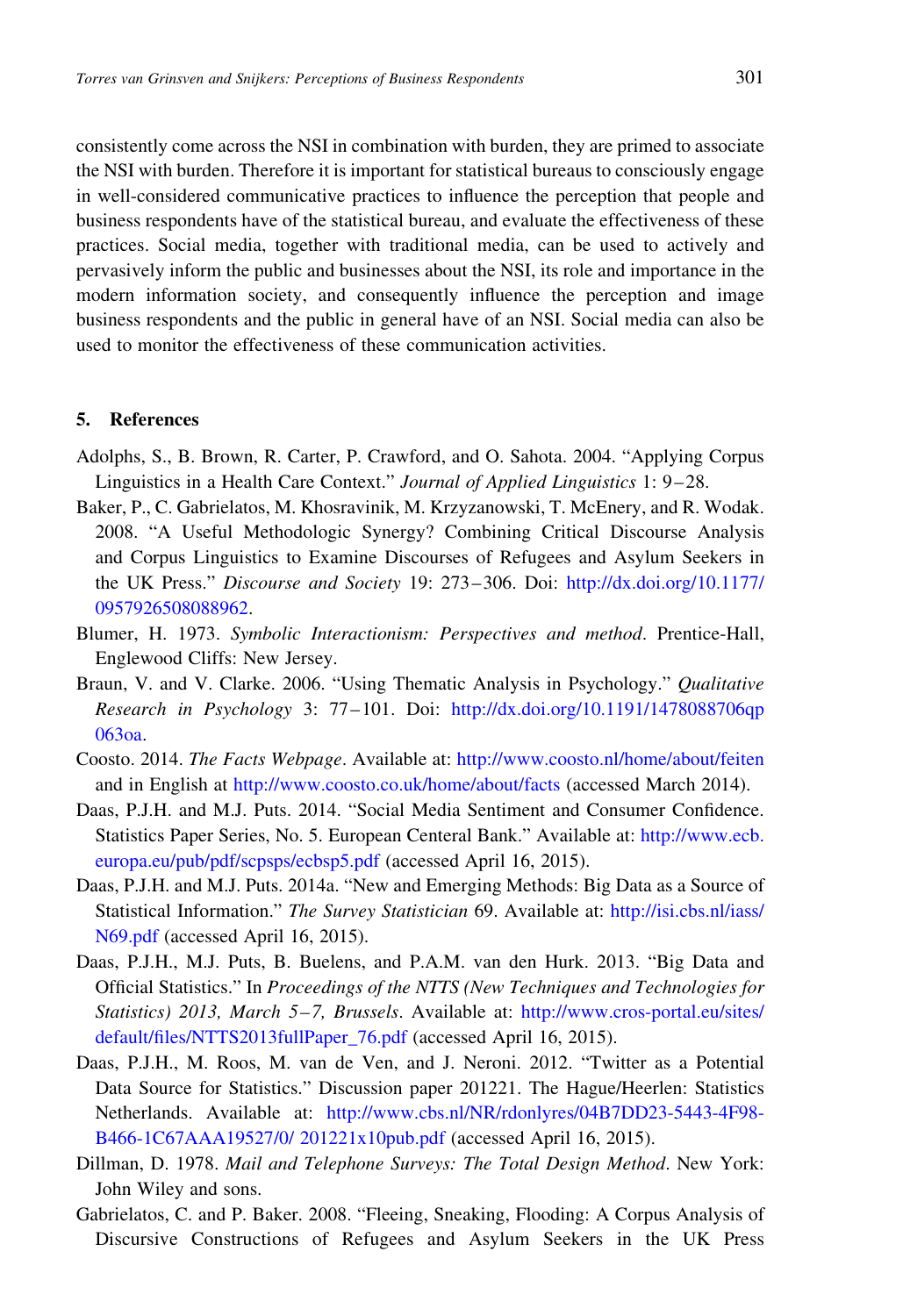1996–2005." Journal of English Linguistics 36: 5–38. Doi: [http://dx.doi.org/10.1177/](http://dx.doi.org/10.1177/0075424207311247) [0075424207311247.](http://dx.doi.org/10.1177/0075424207311247)

- Giesen, D. 2012. "Exploring Causes and Effects of Perceived Response Burden." Paper presented at the Fourth International Conference on Establishment Surveys (ICES IV), Montreal, 11–14 June, 2012. Available at: [http://www.amstat.org/meetings/ices/2012/](http://www.amstat.org/meetings/ices/2012/papers/302171.pdf) [papers/302171.pdf](http://www.amstat.org/meetings/ices/2012/papers/302171.pdf) (accessed April 16, 2015).
- Groves, R.M. 2011. "Three Eras of Survey Research." Public Opinion Quarterly 75: 861–871. Doi: [http://dx.doi.org/10.1093/poq/nfr057.](http://dx.doi.org/10.1093/poq/nfr057)
- Guion, L.A., D.C. Diehl, and D. McDonald. 2011. Triangulation: Establishing the Validity of Qualitative Studies. Available at: <http://edis.ifas.ufl.edu/fy394> (accessed June 1, 2014).
- Haraldsen, G. 2013. "Quality Issues in Business Surveys." In *Designing and Conducting* Business Surveys, edited by G. Snijkers, H. Haraldsen, J. Jones, and D. Willimack, 83–125. Hoboken, NJ: Wiley.
- Haraldsen, G., J. Jones, D. Giesen, and L.-C. Zhang. 2013. "Understanding and Coping with Response Burden." In *Designing and Conducting Business Surveys*, edited by G. Snijkers, H. Haraldsen, J. Jones, and D. Willimack, 219–252. Hoboken: Wiley.
- Hardt-Mautner, G. 1995. Only Connect. Critical Discourse Analysis and Corpus Linguistics. UCREL Technical Paper 6. Lancaster: Lancaster University. Available at: <http://ucrel.lancs.ac.uk/papers/techpaper/vol6.pdf> (accessed April 16, 2015).
- Hoey, M. 2005. Lexical Priming: A New Theory of Words and Language. London: Routledge.
- Homans, G.C. 1958. "Social Behavior as Exchange." Americal Journal of Sociology 63: 597–606.
- Jehn, K.A. and L. Doucet. 1996. "Developing Categories from Interview Data: Text Analysis and Multidimensional Scaling. Part 1." Field Methods 8: 15–16.
- Jehn, K.A. and L. Doucet. 1997. "Developing Categories for Interview Data: Consequences of Different Coding and Analysis Strategies in Understanding." Field Methods 9: 1–7.
- Jensen, K.B. 2012. A Handbook of Media and Communication Research. Qualitative and Quantitative Methodologies, 2nd ed. New York: Routledge.
- Jensen, K.B. and R. Helles. 2011. "The Internet as a Cultural Forum: Implications for Research." New Media and Society 13: 517–533. Doi: [http://dx.doi.org/10.1177/](http://dx.doi.org/10.1177/1461444810373531) [1461444810373531.](http://dx.doi.org/10.1177/1461444810373531)
- Leech, G. 1992. "Corpora and Theories of Linguistic Performance." In Directions in Corpus Linguistics: Proceedings of the Nobel Symposium 82, Stockholm, 4–8 August 1991, edited by J. Svartvik, 105–122. Berlin: Mouton de Gruyter.
- Mautner, G. 2007. "Mining Large Corpora for Social Information: The Case of *Elderly*." Language in Society 36: 51–72. Doi: <http://dx.doi.org/10.1017/S0047404507070030>.
- Nattinger, J.R. and J.S. DeCarrico. 1992. Lexical Phrases and Language Teaching. Oxford: Oxford University Press.
- Pennebaker, J.W., M.E. Francis, and R.J. Booth. 2001. Linguistic Inquiry and Word Count (LWIC): A Computerized Text Analysis Program. Mahwah, NJ: Erlbaum Publishers.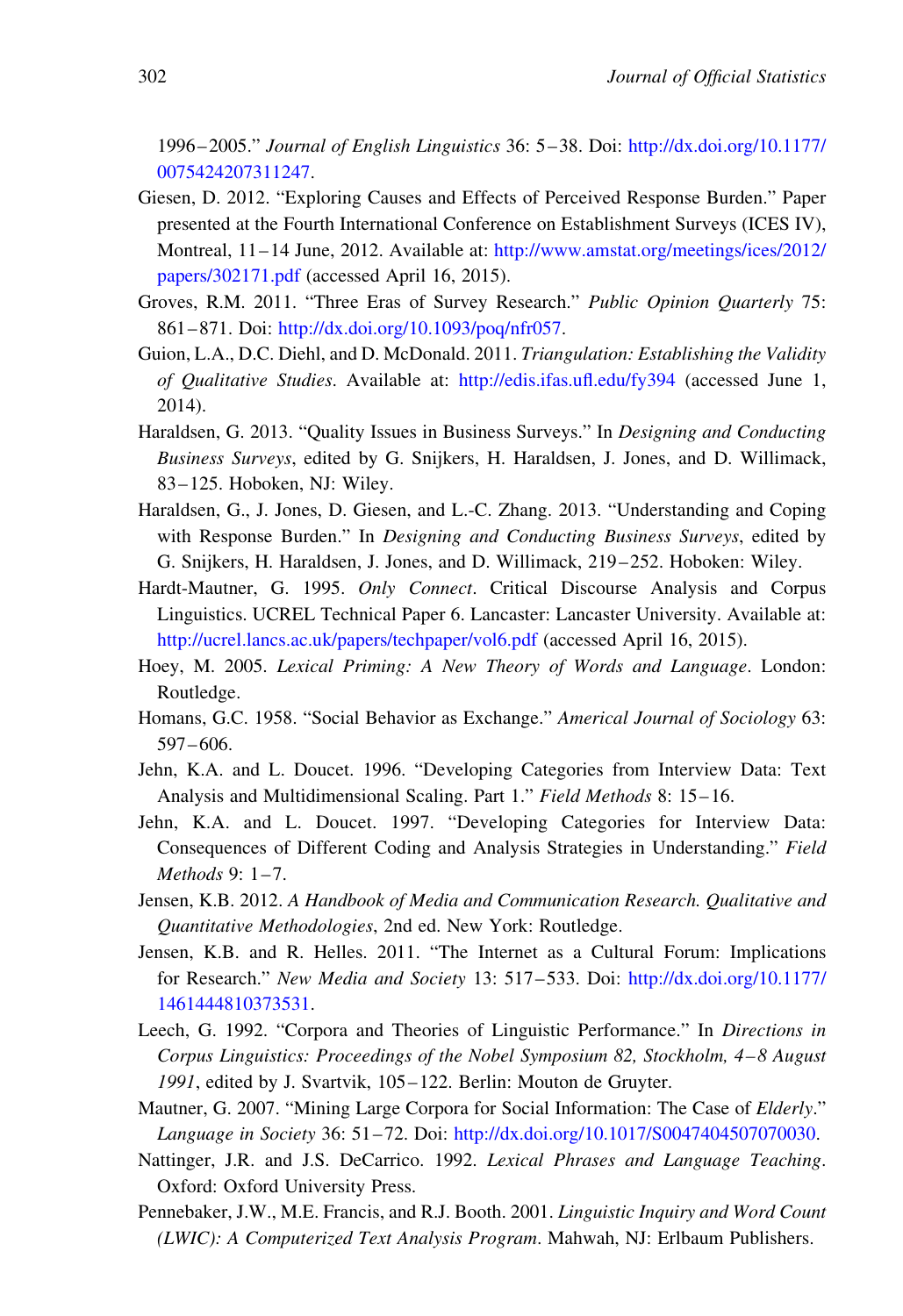- Poon, P., G. Albaum, and F. Evangelista. 1999. "An Empirical Test of Alternative Theories of Survey Response Behaviour." International Journal of Market Research 41: 1–18.
- Ryan, G.W. and H.R. Bernard. 2003. "Techniques to Identify Themes." Field Methods 15: 85–109. Doi: <http://dx.doi.org/10.1177/1525822X02239569>.
- Ryan, G.R. and T. Weisner. 1996. "Analyzing Words in Brief Descriptions: Fathers and Mothers Describe Their Children." Field Methods 8: 13–16.
- Seale, C., S. Ziebland, and J. Charteris-Black. 2006. "Gender, Cancer Experience and Internet Use: A Comparative Word Analysis of Interviews and Online Cancer Support Groups." Social Science and Medicine 62: 2577–2590. Doi: [http://dx.doi.org/10.1016/j.](http://dx.doi.org/10.1016/j.socscimed.2005.11.016) [socscimed.2005.11.016.](http://dx.doi.org/10.1016/j.socscimed.2005.11.016)
- Silverman, D. 2000. "Analyzing Talk and Text." In The Handbook of Qualitative Research, edited by N.K. Denzin and Y.S. Lincoln, 821–834. Thousand Oaks, CA: Sage.
- Sinclair, J. 1991. Corpus Concordance Collocation. Oxford: Oxford University Press.
- Singer, E. 2012. "Toward a Benefit-Cost Theory of Survey Participation: Evidence, Further Tests, and Implications." Journal of Official Statistics 27: 379–392.
- Snijkers, G. 2008. "Getting Data for Business Statistics: A Response Model." Paper presented at the 4<sup>th</sup> European Conference on Quality in Official Statistics, Rome. Available at: <http://q2008.istat.it/sessions/25.html> (accessed April 16, 2015).
- Snijkers, G. 2009. "Getting Data for (Business) Statistics: What's new? What's next?" Paper presented at the 2009 NTTS Conference (New Techniques and Technologies for Statistics). Brussels. Available at: [http://ec.europa.eu/eurostat/documents/1001617/](http://ec.europa.eu/eurostat/documents/1001617/4398389/S5P2-GETTING-DATA-FOR-STATISTICS-SNIJKERS.pdf) [4398389/S5P2-GETTING-DATA-FOR-STATISTICS-SNIJKERS.pdf](http://ec.europa.eu/eurostat/documents/1001617/4398389/S5P2-GETTING-DATA-FOR-STATISTICS-SNIJKERS.pdf) (accessed April 16, 2015).
- Snijkers, G., B. Berkenbosch, and M. Luppes. 2007. "Understanding the Decision to Participate in a Business Survey." In Proceedings of the Third International Conference on Establishment Surveys (ICES-III). 18–21 June, 2007. Alexandria, VA: American Statistical Association, 1048–1059. Available at: [https://www.amstat.org/meetings/](https://www.amstat.org/meetings/ices/2007/proceedings/TOC.pdf) [ices/2007/proceedings/TOC.pdf.](https://www.amstat.org/meetings/ices/2007/proceedings/TOC.pdf)
- Snijkers, G., R. Göttgens, and H. Hermans. 2011. "Data Collection and Data Sharing at Statistics Netherlands: Yesterday, Today, Tomorrow." Paper presented at the 59th plenary session of the Conference of European Statisticians, 14–16 June, 2011, Geneva. Available at: [http://www.unece.org/fileadmin/DAM/stats/documents/ece/ces/2011/20.](http://www.unece.org/fileadmin/DAM/stats/documents/ece/ces/2011/20.e.pdf) [e.pdf](http://www.unece.org/fileadmin/DAM/stats/documents/ece/ces/2011/20.e.pdf) (accessed April 16, 2015).
- Snijkers, G., G. Haraldsen, J. Jones, and D.K. Willimack. 2013. Designing and Conducting Business Surveys. Hoboken, NJ: Wiley.
- Snijkers, G. and J. Jones. 2013. "Business Survey Communication." In Designing and Conducting Business Surveys, edited by G. Snijkers, H. Haraldsen, J. Jones, and D. Willimack, 359–430. Hoboken, NJ: Wiley.
- Stieglitz, S. and L. Dang-Xuan. 2012. "Social Media and Political Communication: A Social Media Analytics Framework." Social Network Analysis and Mining 3: 1277–1291. Doi: [http://dx.doi.org/10.1007/s13278-012-0079-3.](http://dx.doi.org/10.1007/s13278-012-0079-3)
- Tesch, R. 1990. Qualitative Research: Analysis Types and Software Tools. New York: Falmar Press.